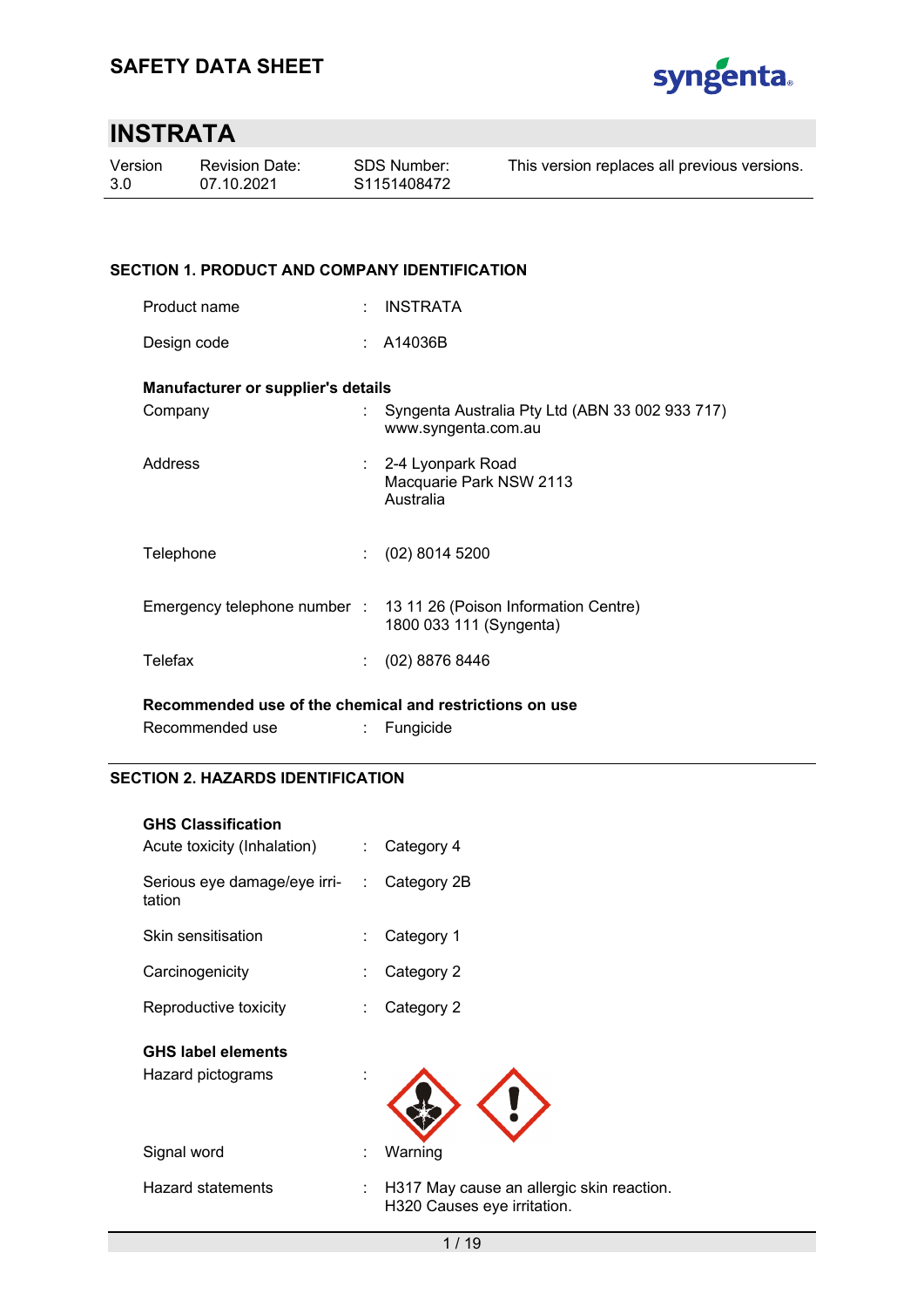

| <b>INSTRATA</b> |                                     |                                                                                                        |                                                                                                                                                                                                                                                                                                                                                                                                                                                                                                                                                                                                             |
|-----------------|-------------------------------------|--------------------------------------------------------------------------------------------------------|-------------------------------------------------------------------------------------------------------------------------------------------------------------------------------------------------------------------------------------------------------------------------------------------------------------------------------------------------------------------------------------------------------------------------------------------------------------------------------------------------------------------------------------------------------------------------------------------------------------|
| Version<br>3.0  | <b>Revision Date:</b><br>07.10.2021 | <b>SDS Number:</b><br>S1151408472                                                                      | This version replaces all previous versions.                                                                                                                                                                                                                                                                                                                                                                                                                                                                                                                                                                |
|                 |                                     | H332 Harmful if inhaled.                                                                               | H351 Suspected of causing cancer.<br>H361 Suspected of damaging fertility or the unborn child.                                                                                                                                                                                                                                                                                                                                                                                                                                                                                                              |
|                 | Precautionary statements            | <b>Prevention:</b><br>and understood.<br>the workplace.                                                | P201 Obtain special instructions before use.<br>P202 Do not handle until all safety precautions have been read<br>P261 Avoid breathing mist or vapours.<br>P264 Wash skin thoroughly after handling.<br>P271 Use only outdoors or in a well-ventilated area.<br>P272 Contaminated work clothing should not be allowed out of<br>P280 Wear protective gloves/ protective clothing/ eye protec-<br>tion/ face protection/ hearing protection.                                                                                                                                                                 |
|                 |                                     | <b>Response:</b><br>doctor if you feel unwell.<br>attention.<br>vice/ attention.<br>tention.<br>reuse. | P302 + P352 IF ON SKIN: Wash with plenty of water.<br>P304 + P340 + P312 IF INHALED: Remove person to fresh air<br>and keep comfortable for breathing. Call a POISON CENTER/<br>P305 + P351 + P338 IF IN EYES: Rinse cautiously with water<br>for several minutes. Remove contact lenses, if present and<br>easy to do. Continue rinsing.<br>P308 + P313 IF exposed or concerned: Get medical advice/<br>P333 + P313 If skin irritation or rash occurs: Get medical ad-<br>P337 + P313 If eye irritation persists: Get medical advice/ at-<br>P362 + P364 Take off contaminated clothing and wash it before |
|                 |                                     | Storage:<br>P405 Store locked up.                                                                      |                                                                                                                                                                                                                                                                                                                                                                                                                                                                                                                                                                                                             |
|                 |                                     | Disposal:<br>disposal plant.                                                                           | P501 Dispose of contents/ container to an approved waste                                                                                                                                                                                                                                                                                                                                                                                                                                                                                                                                                    |

**Other hazards which do not result in classification** 

None known.

#### **SECTION 3. COMPOSITION/INFORMATION ON INGREDIENTS**

Substance / Mixture : Mixture

**Components** 

| l Chemical name      | CAS-No.     | Concentration (% w/w) |
|----------------------|-------------|-----------------------|
| chlorothalonil (ISO) | 1897-45-6   | $>= 30 - 60$          |
| propiconazole (ISO)  | 60207-90-1  | $>= 3 - 10$           |
| propane-1,2-diol     | 57-55-6     | < 10                  |
| l fludioxonil (ISO). | 131341-86-1 | ~< 10                 |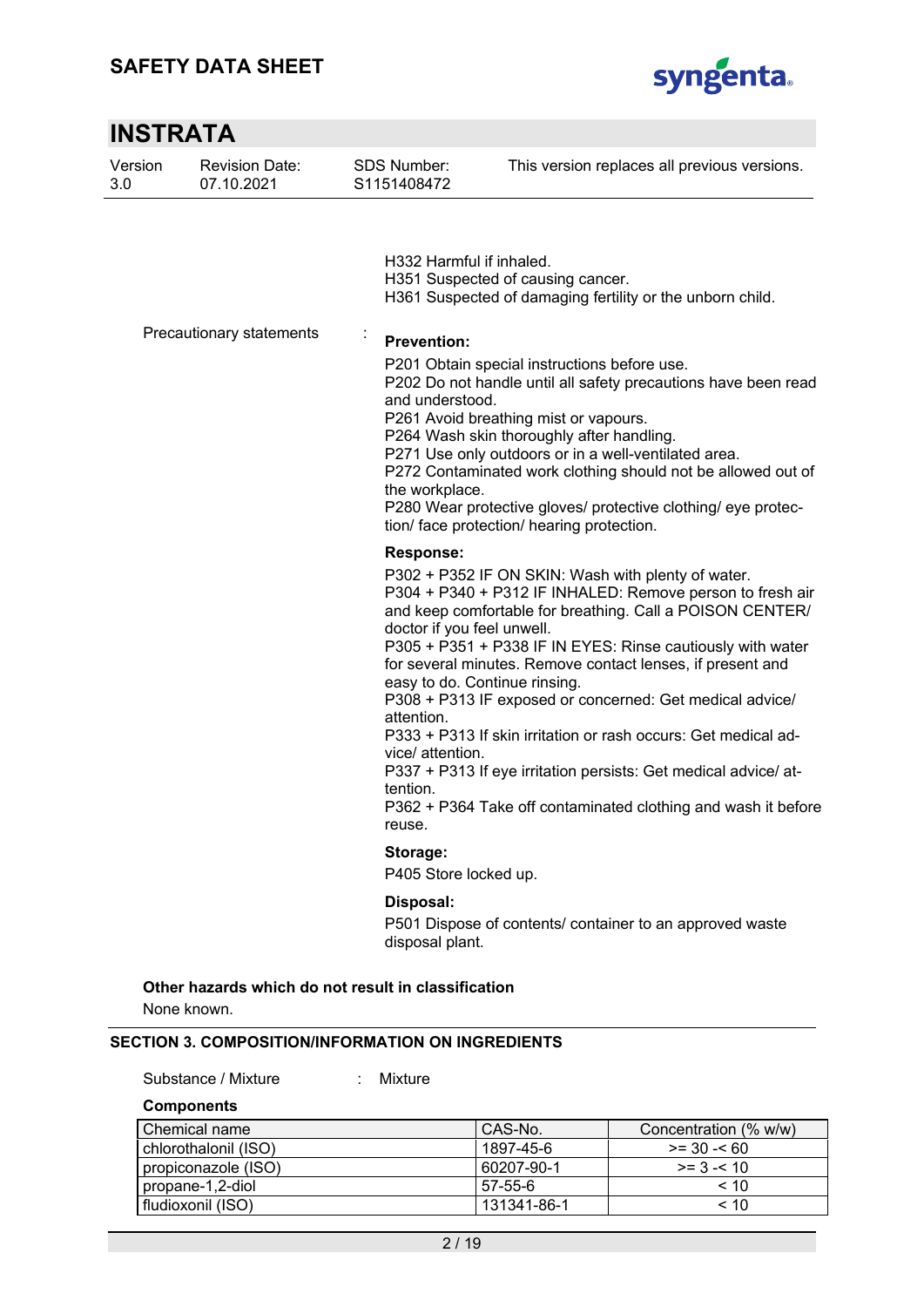

Version 3.0

Revision Date: 07.10.2021

#### **SECTION 4. FIRST AID MEASURES**  General advice : Have the product container, label or Safety Data Sheet with you when calling the emergency number, a poison control center or physician, or going for treatment. If inhaled : Move the victim to fresh air. If breathing is irregular or stopped, administer artificial respiration. Keep patient warm and at rest. Call a physician or poison control centre immediately. In case of skin contact : Take off all contaminated clothing immediately. Wash off immediately with plenty of water. If skin irritation persists, call a physician. Wash contaminated clothing before re-use. In case of eye contact : Rinse immediately with plenty of water, also under the eyelids, for at least 15 minutes. Remove contact lenses. Immediate medical attention is required. If swallowed : If swallowed, seek medical advice immediately and show this container or label. Do NOT induce vomiting. Most important symptoms and effects, both acute and delayed : Nonspecific No symptoms known or expected. Notes to physician : There is no specific antidote available. Treat symptomatically.

### **SECTION 5. FIREFIGHTING MEASURES**

| Suitable extinguishing media                                       | $\sim$ 10 $\,$ | Extinguishing media - small fires<br>Use water spray, alcohol-resistant foam, dry chemical or car-<br>bon dioxide.<br>Extinguishing media - large fires<br>Alcohol-resistant foam<br>or<br>Water spray                                |
|--------------------------------------------------------------------|----------------|---------------------------------------------------------------------------------------------------------------------------------------------------------------------------------------------------------------------------------------|
| Unsuitable extinguishing<br>media                                  | ÷.             | Do not use a solid water stream as it may scatter and spread<br>fire.                                                                                                                                                                 |
| Specific hazards during fire-<br>fighting                          | ÷              | As the product contains combustible organic components, fire<br>will produce dense black smoke containing hazardous prod-<br>ucts of combustion (see section 10).<br>Exposure to decomposition products may be a hazard to<br>health. |
| Specific extinguishing meth-<br>ods                                | ÷.             | Do not allow run-off from fire fighting to enter drains or water<br>courses.                                                                                                                                                          |
| Special protective equipment :<br>for firefighters<br>Hazchem Code |                | Cool closed containers exposed to fire with water spray.<br>Wear full protective clothing and self-contained breathing ap-<br>paratus.<br>$\cdot$ 3Z                                                                                  |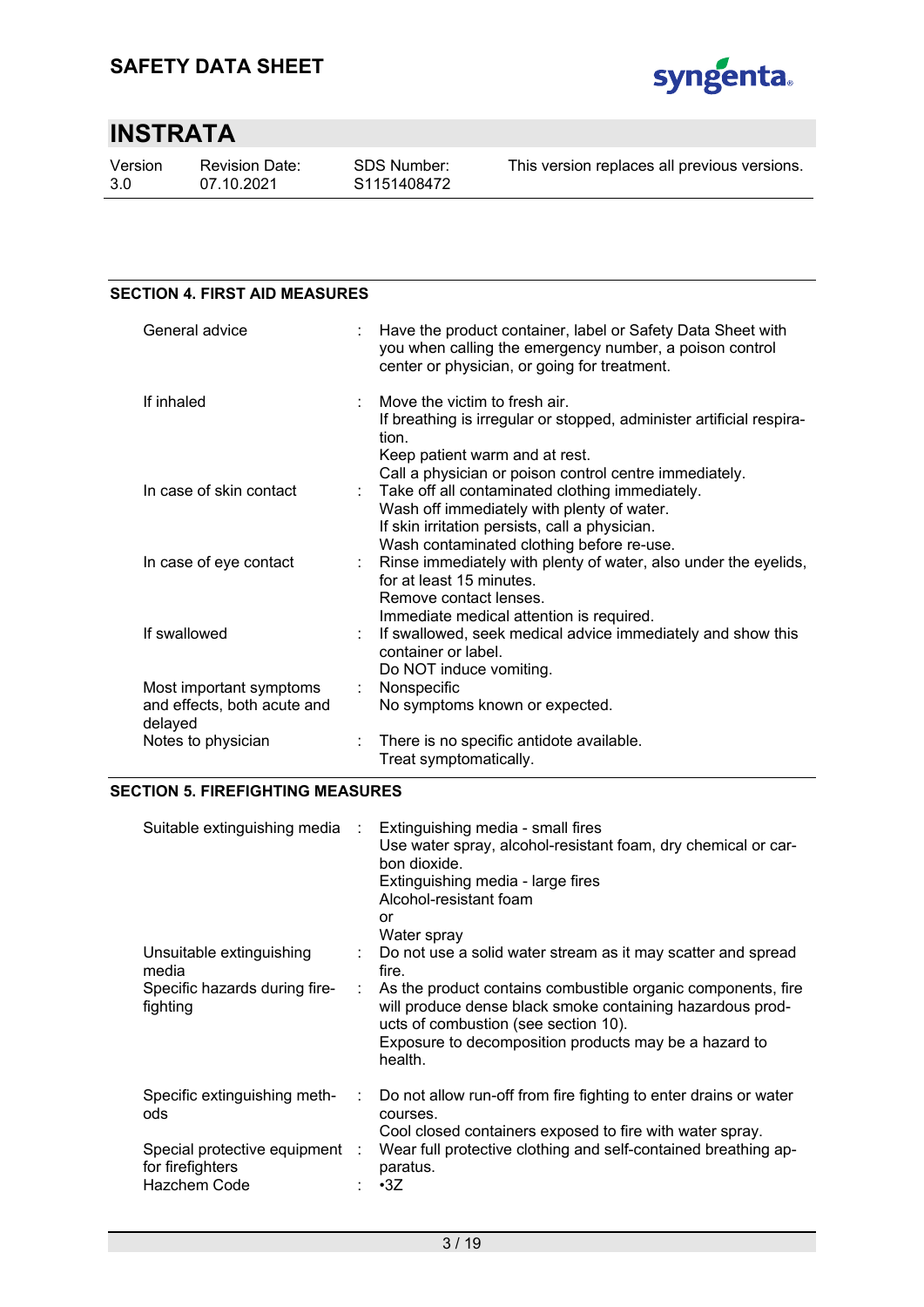

| Version | R٤ |
|---------|----|
| 3.0     | 07 |

evision Date: 07.10.2021

This version replaces all previous versions.

### **SECTION 6. ACCIDENTAL RELEASE MEASURES**

| tive equipment and emer-<br>gency procedures             | Personal precautions, protec-: Refer to protective measures listed in sections 7 and 8.                                                                                                                                                                                                                                                                                              |
|----------------------------------------------------------|--------------------------------------------------------------------------------------------------------------------------------------------------------------------------------------------------------------------------------------------------------------------------------------------------------------------------------------------------------------------------------------|
| Environmental precautions                                | : Prevent further leakage or spillage if safe to do so.<br>Do not flush into surface water or sanitary sewer system.<br>If the product contaminates rivers and lakes or drains inform<br>respective authorities.                                                                                                                                                                     |
| Methods and materials for<br>containment and cleaning up | : Contain spillage, and then collect with non-combustible ab-<br>sorbent material, (e.g. sand, earth, diatomaceous earth, ver-<br>miculite) and place in container for disposal according to local<br>/ national regulations (see section 13).<br>Clean contaminated surface thoroughly.<br>Clean with detergents. Avoid solvents.<br>Retain and dispose of contaminated wash water. |

### **SECTION 7. HANDLING AND STORAGE**

| Advice on safe handling     | No special protective measures against fire required.<br>Avoid contact with skin and eyes.<br>When using do not eat, drink or smoke.<br>For personal protection see section 8.                                        |
|-----------------------------|-----------------------------------------------------------------------------------------------------------------------------------------------------------------------------------------------------------------------|
| Conditions for safe storage | No special storage conditions required.<br>Keep containers tightly closed in a dry, cool and well-<br>ventilated place.<br>Keep out of the reach of children.<br>Keep away from food, drink and animal feedingstuffs. |

#### **SECTION 8. EXPOSURE CONTROLS/PERSONAL PROTECTION**

### **Components with workplace control parameters**

| Components           | CAS-No.       | Value type<br>(Form of                          | Control parame-<br>ters / Permissible | <b>Basis</b> |
|----------------------|---------------|-------------------------------------------------|---------------------------------------|--------------|
|                      |               | exposure)                                       | concentration                         |              |
| chlorothalonil (ISO) | 1897-45-6     | <b>TWA</b>                                      | $0.1$ mg/m $3$                        | Syngenta     |
| propiconazole (ISO)  | 60207-90-1    | <b>TWA</b>                                      | $5 \text{ mg/m}$                      | Syngenta     |
| propane-1,2-diol     | $57 - 55 - 6$ | TWA (partic-<br>ulate)                          | 10 mg/m $3$                           | AU OEL       |
|                      |               | <b>TWA (Total</b><br>(vapour and<br>particles)) | $150$ ppm<br>474 mg/m3                | AU OEL       |
| fludioxonil (ISO)    | 131341-86-1   | <b>TWA</b>                                      | $5 \text{ mg/m}$                      | Syngenta     |
|                      |               | TWA (Inhal-<br>able particu-<br>late matter)    | 1 mg/m $3$                            | <b>ACGIH</b> |

#### **Engineering measures** : THE FOLLOWING RECOMMENDATIONS FOR EXPOSURE CONTROLS/PERSONAL PROTECTION ARE INTENDED FOR THE MANUFACTURE, FORMULATION AND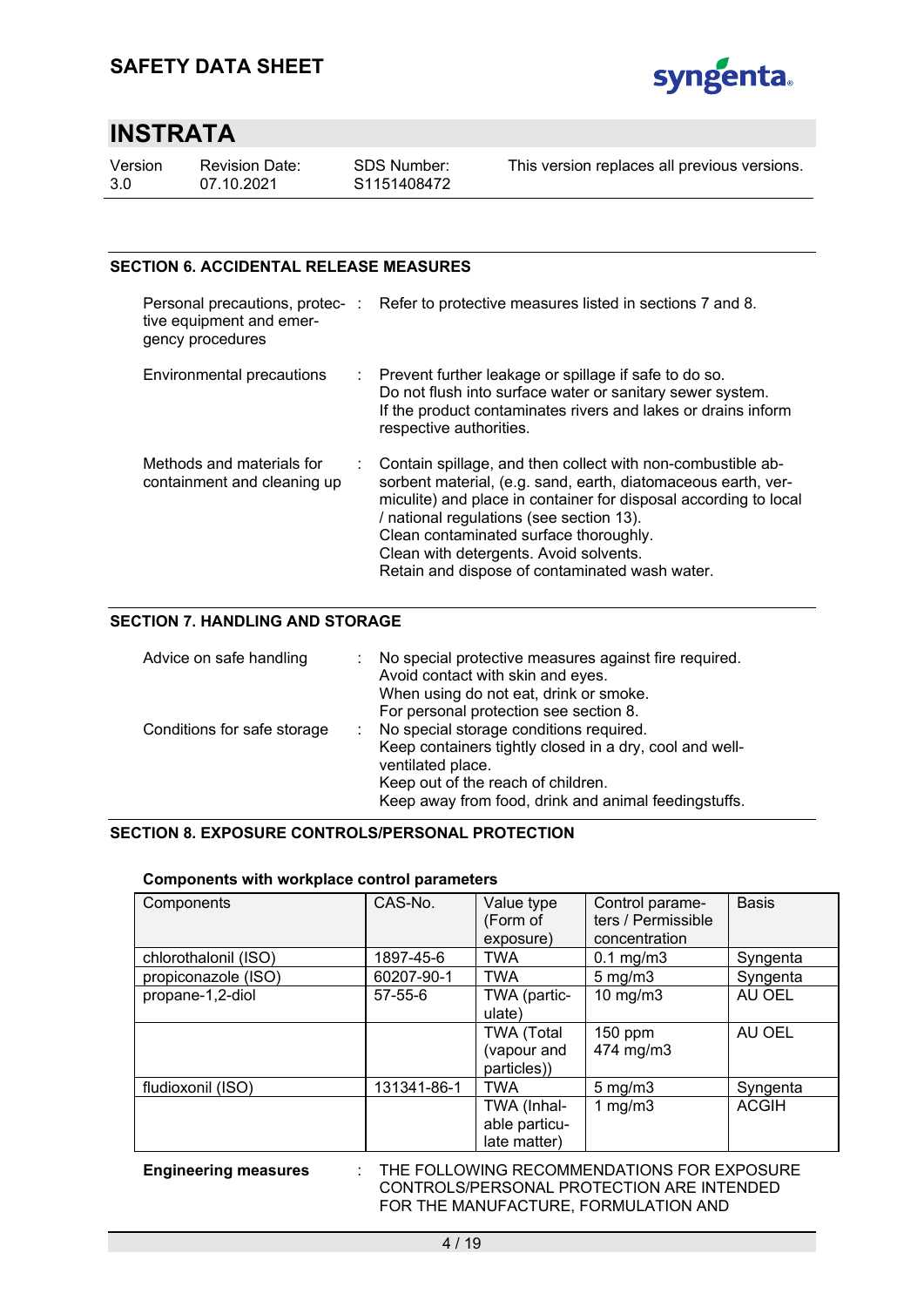

| <b>INSTRATA</b> |                                                   |                                                 |                                                                                                                                                                                                                                                                                                                                                                                                                                                                                                                                                                                                                                                                                                                                                                                    |
|-----------------|---------------------------------------------------|-------------------------------------------------|------------------------------------------------------------------------------------------------------------------------------------------------------------------------------------------------------------------------------------------------------------------------------------------------------------------------------------------------------------------------------------------------------------------------------------------------------------------------------------------------------------------------------------------------------------------------------------------------------------------------------------------------------------------------------------------------------------------------------------------------------------------------------------|
| Version<br>3.0  | <b>Revision Date:</b><br>07.10.2021               | SDS Number:<br>S1151408472                      | This version replaces all previous versions.                                                                                                                                                                                                                                                                                                                                                                                                                                                                                                                                                                                                                                                                                                                                       |
|                 |                                                   |                                                 | PACKAGING OF THE PRODUCT. FOR COMMERCIAL<br>APPLICATIONS AND/OR ON-FARM APPLICATIONS<br><b>CONSULT THE PRODUCT LABEL.</b>                                                                                                                                                                                                                                                                                                                                                                                                                                                                                                                                                                                                                                                          |
|                 |                                                   |                                                 | Containment and/or segregation is the most reliable technical<br>protection measure if exposure cannot be eliminated.                                                                                                                                                                                                                                                                                                                                                                                                                                                                                                                                                                                                                                                              |
|                 |                                                   |                                                 | The extent of these protection measures depends on the<br>actual risks in use.                                                                                                                                                                                                                                                                                                                                                                                                                                                                                                                                                                                                                                                                                                     |
|                 |                                                   | standards.<br>vice.                             | Maintain air concentrations below occupational exposure<br>Where necessary, seek additional occupational hygiene ad-                                                                                                                                                                                                                                                                                                                                                                                                                                                                                                                                                                                                                                                               |
|                 | Personal protective equipment                     |                                                 |                                                                                                                                                                                                                                                                                                                                                                                                                                                                                                                                                                                                                                                                                                                                                                                    |
|                 | Respiratory protection                            |                                                 | When workers are facing concentrations above the exposure<br>limit they must use appropriate certified respirators.<br>Suitable respiratory equipment:<br>Respirator with a half face mask<br>The filter class for the respirator must be suitable for the max-<br>imum expected contaminant concentration<br>(gas/vapour/aerosol/particulates) that may arise when han-<br>dling the product. If this concentration is exceeded, self-<br>contained breathing apparatus must be used.                                                                                                                                                                                                                                                                                             |
|                 | Hand protection                                   |                                                 |                                                                                                                                                                                                                                                                                                                                                                                                                                                                                                                                                                                                                                                                                                                                                                                    |
|                 | Material<br>Break through time<br>Glove thickness | Nitrile rubber<br>> 480 min<br>$0.5 \text{ mm}$ |                                                                                                                                                                                                                                                                                                                                                                                                                                                                                                                                                                                                                                                                                                                                                                                    |
|                 | Remarks                                           |                                                 | Wear protective gloves. The choice of an appropriate glove<br>does not only depend on its material but also on other quality<br>features and is different from one producer to the other.<br>Please observe the instructions regarding permeability and<br>breakthrough time which are provided by the supplier of the<br>gloves. Also take into consideration the specific local condi-<br>tions under which the product is used, such as the danger of<br>cuts, abrasion, and the contact time. The break through time<br>depends amongst other things on the material, the thickness<br>and the type of glove and therefore has to be measured for<br>each case. Gloves should be discarded and replaced if there<br>is any indication of degradation or chemical breakthrough. |
|                 | Eye protection                                    |                                                 | Tightly fitting safety goggles<br>Always wear eye protection when the potential for inadvertent<br>eye contact with the product cannot be excluded.                                                                                                                                                                                                                                                                                                                                                                                                                                                                                                                                                                                                                                |
|                 | Skin and body protection                          | t<br>cific work-place.                          | Choose body protection in relation to its type, to the concen-<br>tration and amount of dangerous substances, and to the spe-<br>Remove and wash contaminated clothing before re-use.<br>Wear as appropriate:<br>Impervious clothing                                                                                                                                                                                                                                                                                                                                                                                                                                                                                                                                               |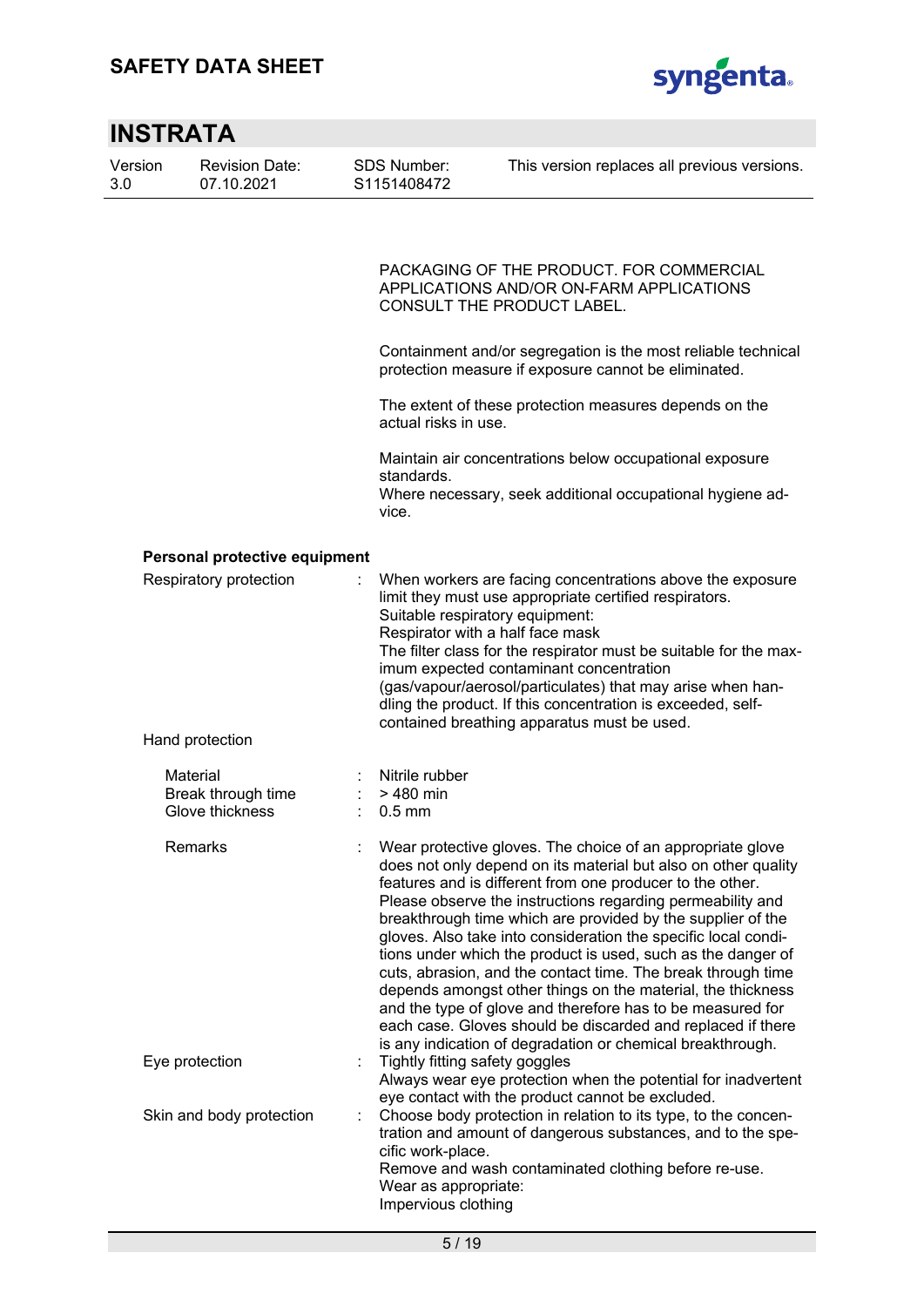

| Version<br>3.0 | <b>Revision Date:</b><br>07.10.2021                 |    | <b>SDS Number:</b><br>S1151408472       | This version replaces all previous versions.                                                                                                                             |
|----------------|-----------------------------------------------------|----|-----------------------------------------|--------------------------------------------------------------------------------------------------------------------------------------------------------------------------|
|                |                                                     |    |                                         |                                                                                                                                                                          |
|                | Protective measures                                 |    | priate professional advice.             | The use of technical measures should always have priority<br>over the use of personal protective equipment.<br>When selecting personal protective equipment, seek appro- |
|                |                                                     |    | national standards                      | Personal protective equipment should comply with relevant                                                                                                                |
|                | <b>SECTION 9. PHYSICAL AND CHEMICAL PROPERTIES</b>  |    |                                         |                                                                                                                                                                          |
|                | Appearance                                          |    | liquid                                  |                                                                                                                                                                          |
|                | Colour                                              |    | grey                                    |                                                                                                                                                                          |
|                | Odour                                               |    | aromatic                                |                                                                                                                                                                          |
|                | <b>Odour Threshold</b>                              |    | No data available                       |                                                                                                                                                                          |
|                | рH                                                  | t. | 5.5 $(25 °C)$<br>Concentration: 1 % w/v |                                                                                                                                                                          |
|                | Melting point/range                                 |    | No data available                       |                                                                                                                                                                          |
|                | Boiling point/boiling range                         |    | No data available                       |                                                                                                                                                                          |
|                | Flash point                                         |    | does not flash                          | Method: Pensky-Martens closed cup                                                                                                                                        |
|                | Evaporation rate                                    |    | No data available                       |                                                                                                                                                                          |
|                | Flammability (solid, gas)                           |    | No data available                       |                                                                                                                                                                          |
|                | Upper explosion limit / Upper<br>flammability limit | ÷  | No data available                       |                                                                                                                                                                          |
|                | Lower explosion limit / Lower<br>flammability limit | ÷  | No data available                       |                                                                                                                                                                          |
|                | Vapour pressure                                     |    | No data available                       |                                                                                                                                                                          |
|                | Relative vapour density                             |    | No data available                       |                                                                                                                                                                          |
|                | Density                                             |    | 1.2 g/cm3 $(25 °C)$                     |                                                                                                                                                                          |
|                | Solubility(ies)<br>Water solubility                 |    | No data available                       |                                                                                                                                                                          |
|                | Solubility in other solvents                        | ÷  | No data available                       |                                                                                                                                                                          |
|                | Partition coefficient: n-<br>octanol/water          |    | No data available                       |                                                                                                                                                                          |
|                | Auto-ignition temperature                           | ÷  | >650 °C                                 |                                                                                                                                                                          |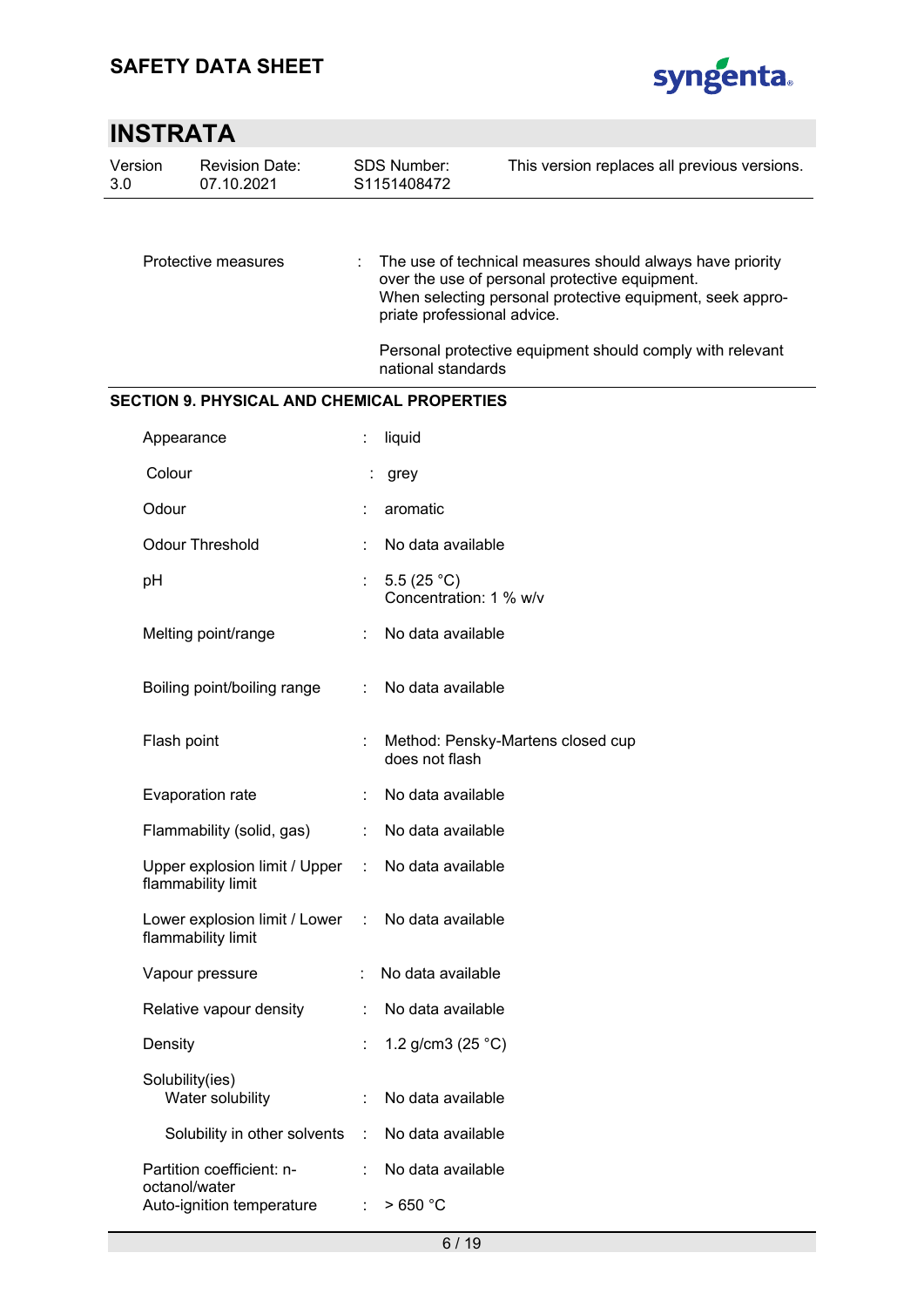

| Version<br>3.0 | <b>Revision Date:</b><br>07.10.2021 |   | SDS Number:<br>S1151408472 | This version replaces all previous versions.             |
|----------------|-------------------------------------|---|----------------------------|----------------------------------------------------------|
|                |                                     |   |                            |                                                          |
|                | Decomposition temperature           | ÷ | No data available          |                                                          |
|                | Viscosity<br>Viscosity, dynamic     | ÷ | 903 mPa.s ( $20 °C$ )      |                                                          |
|                | Viscosity, kinematic                | ÷ | No data available          |                                                          |
|                | <b>Explosive properties</b>         | ÷ | Not explosive              |                                                          |
|                | Oxidizing properties                | ÷ |                            | The substance or mixture is not classified as oxidizing. |
|                | Particle size                       |   | No data available          |                                                          |

### **SECTION 10. STABILITY AND REACTIVITY**

| Reactivity<br>Chemical stability                              | : None reasonably foreseeable.<br>: Stable under normal conditions.<br>Possibility of hazardous reac- : No dangerous reaction known under conditions of normal use. |
|---------------------------------------------------------------|---------------------------------------------------------------------------------------------------------------------------------------------------------------------|
| tions<br>Conditions to avoid                                  | : No decomposition if used as directed.                                                                                                                             |
| Incompatible materials<br>Hazardous decomposition<br>products | : None known.<br>: No hazardous decomposition products are known.                                                                                                   |

### **SECTION 11. TOXICOLOGICAL INFORMATION**

| Exposure routes                              | Ingestion<br>Inhalation<br>Skin contact<br>Eye contact                                                                                                                                                                                                                          |
|----------------------------------------------|---------------------------------------------------------------------------------------------------------------------------------------------------------------------------------------------------------------------------------------------------------------------------------|
| <b>Acute toxicity</b>                        |                                                                                                                                                                                                                                                                                 |
| <u>Product:</u><br>Acute oral toxicity       | : LD50 (Rat, female): $5,000$ mg/kg                                                                                                                                                                                                                                             |
| Acute inhalation toxicity                    | LC50 (Rat, male): 0.52 - 2.01 mg/l<br>Exposure time: 4 h<br>Test atmosphere: dust/mist<br>Assessment: The component/mixture is moderately toxic after<br>short term inhalation., The substance/mixture is not toxic on<br>inhalation as defined by dangerous goods regulations. |
| Acute dermal toxicity                        | LD50 (Rat, male and female): $>$ 5,000 mg/kg                                                                                                                                                                                                                                    |
| Components:                                  |                                                                                                                                                                                                                                                                                 |
| chlorothalonil (ISO):<br>Acute oral toxicity | LD50 (Rat, male and female): $>$ 5,000 mg/kg                                                                                                                                                                                                                                    |
| Acute inhalation toxicity                    | LC50 (Rat, male and female): 0.10 mg/l                                                                                                                                                                                                                                          |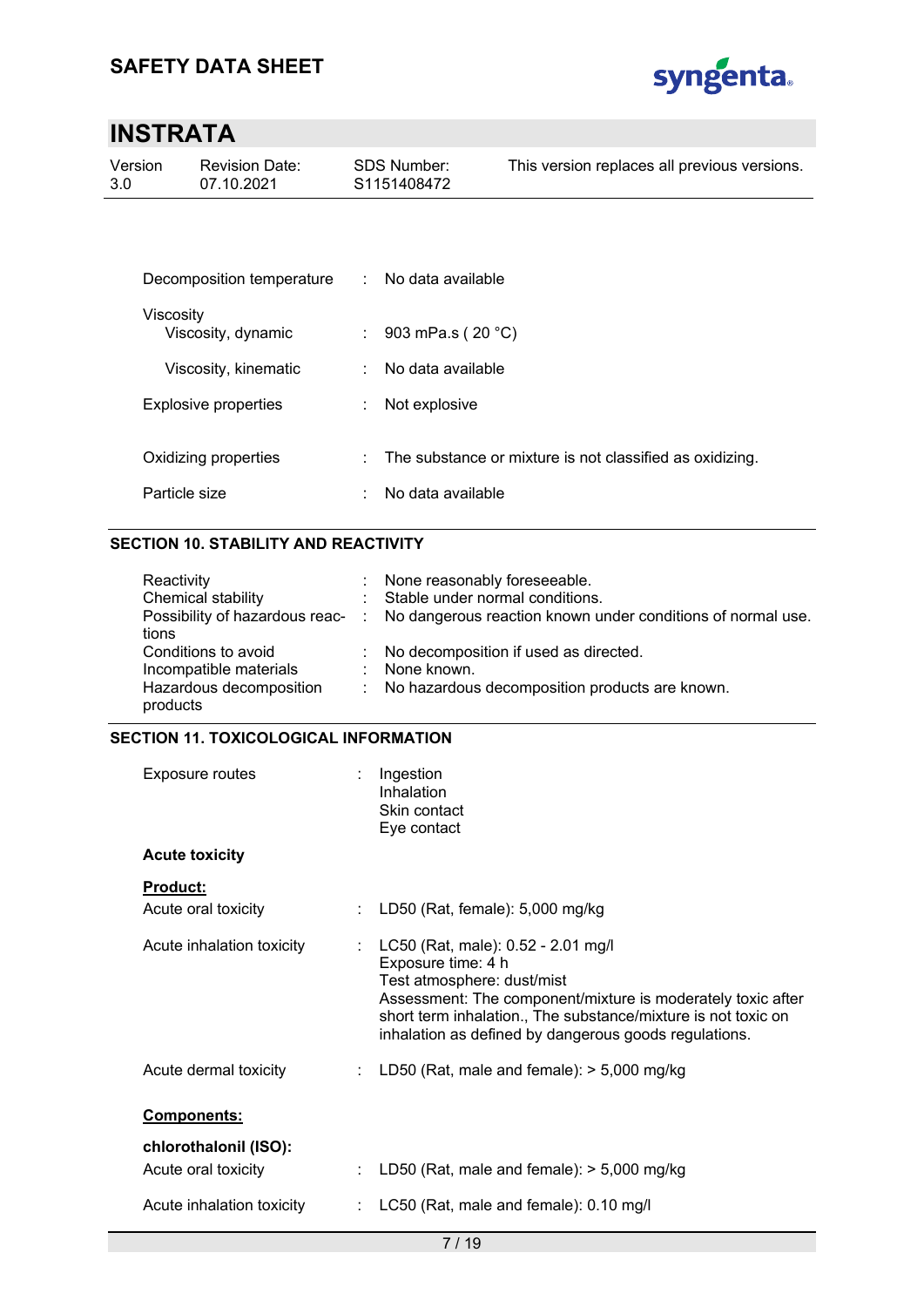

| Version<br>3.0 | <b>Revision Date:</b><br>07.10.2021 |   | <b>SDS Number:</b><br>S1151408472                                 | This version replaces all previous versions.                                                             |
|----------------|-------------------------------------|---|-------------------------------------------------------------------|----------------------------------------------------------------------------------------------------------|
|                |                                     |   |                                                                   |                                                                                                          |
|                |                                     |   | Exposure time: 4 h<br>Test atmosphere: dust/mist                  |                                                                                                          |
|                | Acute dermal toxicity               | ÷ |                                                                   | LD50 (Rat, male and female): $>$ 5,000 mg/kg                                                             |
|                | propiconazole (ISO):                |   |                                                                   |                                                                                                          |
|                | Acute oral toxicity                 |   | : LD50 (Rat, female): 550 mg/kg                                   |                                                                                                          |
|                | Acute inhalation toxicity           |   | Exposure time: 4 h<br>Test atmosphere: dust/mist<br>tion toxicity | LC50 (Rat, male and female): > 5.8 mg/l<br>Assessment: The substance or mixture has no acute inhala-     |
|                | Acute dermal toxicity               | ÷ |                                                                   | LD50 (Rat, male and female): $> 5,000$ mg/kg                                                             |
|                | fludioxonil (ISO):                  |   |                                                                   |                                                                                                          |
|                | Acute oral toxicity                 |   |                                                                   | LD50 (Rat, male and female): $>$ 5,000 mg/kg                                                             |
|                | Acute inhalation toxicity           |   | Exposure time: 4 h<br>Test atmosphere: dust/mist<br>tion toxicity | LC50 (Rat, male and female): > 2.6 mg/l<br>Assessment: The substance or mixture has no acute inhala-     |
|                | Acute dermal toxicity               | ÷ | toxicity                                                          | LD50 (Rat, male and female): $>$ 2,000 mg/kg<br>Assessment: The substance or mixture has no acute dermal |
|                | <b>Skin corrosion/irritation</b>    |   |                                                                   |                                                                                                          |
|                | Product:                            |   |                                                                   |                                                                                                          |
|                | Species<br>Result                   |   | Rabbit<br>No skin irritation                                      |                                                                                                          |
|                | Components:                         |   |                                                                   |                                                                                                          |
|                | chlorothalonil (ISO):               |   |                                                                   |                                                                                                          |
|                | Species<br><b>Result</b>            |   | Rabbit<br>No skin irritation                                      |                                                                                                          |
|                | propiconazole (ISO):                |   |                                                                   |                                                                                                          |
|                | Species<br>Result                   |   | Rabbit<br>No skin irritation                                      |                                                                                                          |
|                | fludioxonil (ISO):                  |   |                                                                   |                                                                                                          |
|                | Species<br>Result                   |   | Rabbit<br>No skin irritation                                      |                                                                                                          |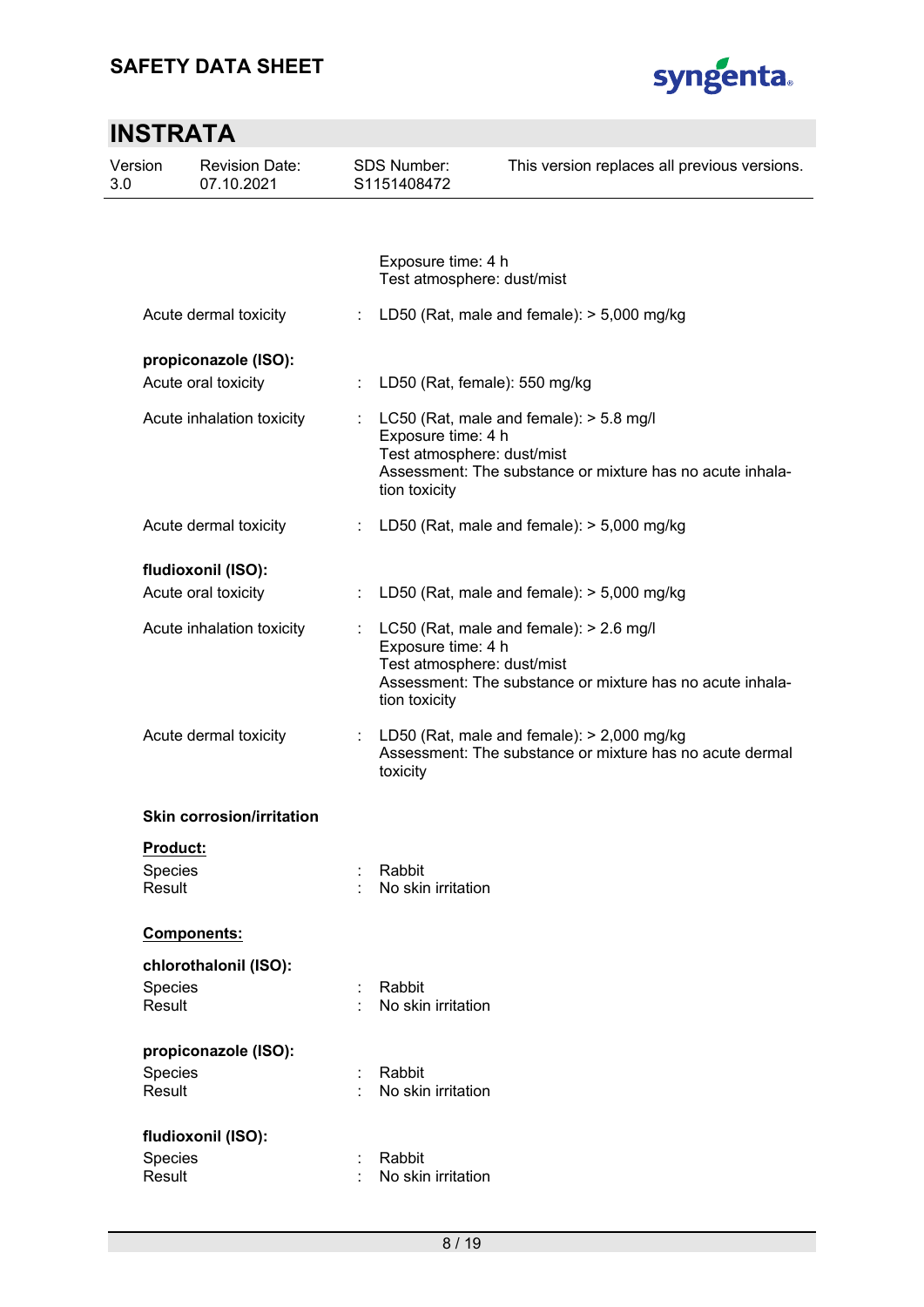

| Version<br>3.0   | <b>Revision Date:</b><br>07.10.2021 | <b>SDS Number:</b><br>S1151408472 |                     | This version replaces all previous versions.                  |  |
|------------------|-------------------------------------|-----------------------------------|---------------------|---------------------------------------------------------------|--|
|                  | Serious eye damage/eye irritation   |                                   |                     |                                                               |  |
| Product:         |                                     |                                   |                     |                                                               |  |
| Species          |                                     | Rabbit                            |                     |                                                               |  |
| Result           |                                     |                                   |                     | Irritation to eyes, reversing within 7 days                   |  |
|                  | Components:                         |                                   |                     |                                                               |  |
|                  | chlorothalonil (ISO):               |                                   |                     |                                                               |  |
| Species          |                                     | Rabbit<br>÷                       |                     |                                                               |  |
| Result           |                                     |                                   |                     | Risk of serious damage to eyes.                               |  |
|                  | propiconazole (ISO):                |                                   |                     |                                                               |  |
| Species          |                                     | Rabbit                            |                     |                                                               |  |
| Result           |                                     |                                   | No eye irritation   |                                                               |  |
|                  | fludioxonil (ISO):                  |                                   |                     |                                                               |  |
| Species          |                                     | Rabbit                            |                     |                                                               |  |
| Result           |                                     |                                   | No eye irritation   |                                                               |  |
|                  | Respiratory or skin sensitisation   |                                   |                     |                                                               |  |
| Product:         |                                     |                                   |                     |                                                               |  |
| <b>Test Type</b> |                                     |                                   | <b>Buehler Test</b> |                                                               |  |
| Species          |                                     |                                   | Guinea pig          |                                                               |  |
| Result           |                                     |                                   |                     | May cause sensitisation by skin contact.                      |  |
|                  | Components:                         |                                   |                     |                                                               |  |
|                  | chlorothalonil (ISO):               |                                   |                     |                                                               |  |
| Species          |                                     |                                   | Guinea pig          |                                                               |  |
| Result           |                                     |                                   |                     | May cause sensitisation by skin contact.                      |  |
| Remarks          |                                     |                                   | piratory system.    | In very rare cases may cause an allergic response of the res- |  |
|                  | propiconazole (ISO):                |                                   |                     |                                                               |  |
| Species          |                                     |                                   | Guinea pig          |                                                               |  |
| Result           |                                     |                                   |                     | The product is a skin sensitiser, sub-category 1B.            |  |
|                  | fludioxonil (ISO):                  |                                   |                     |                                                               |  |
| Species          |                                     |                                   | Guinea pig          |                                                               |  |
| Result           |                                     |                                   |                     | Did not cause sensitisation on laboratory animals.            |  |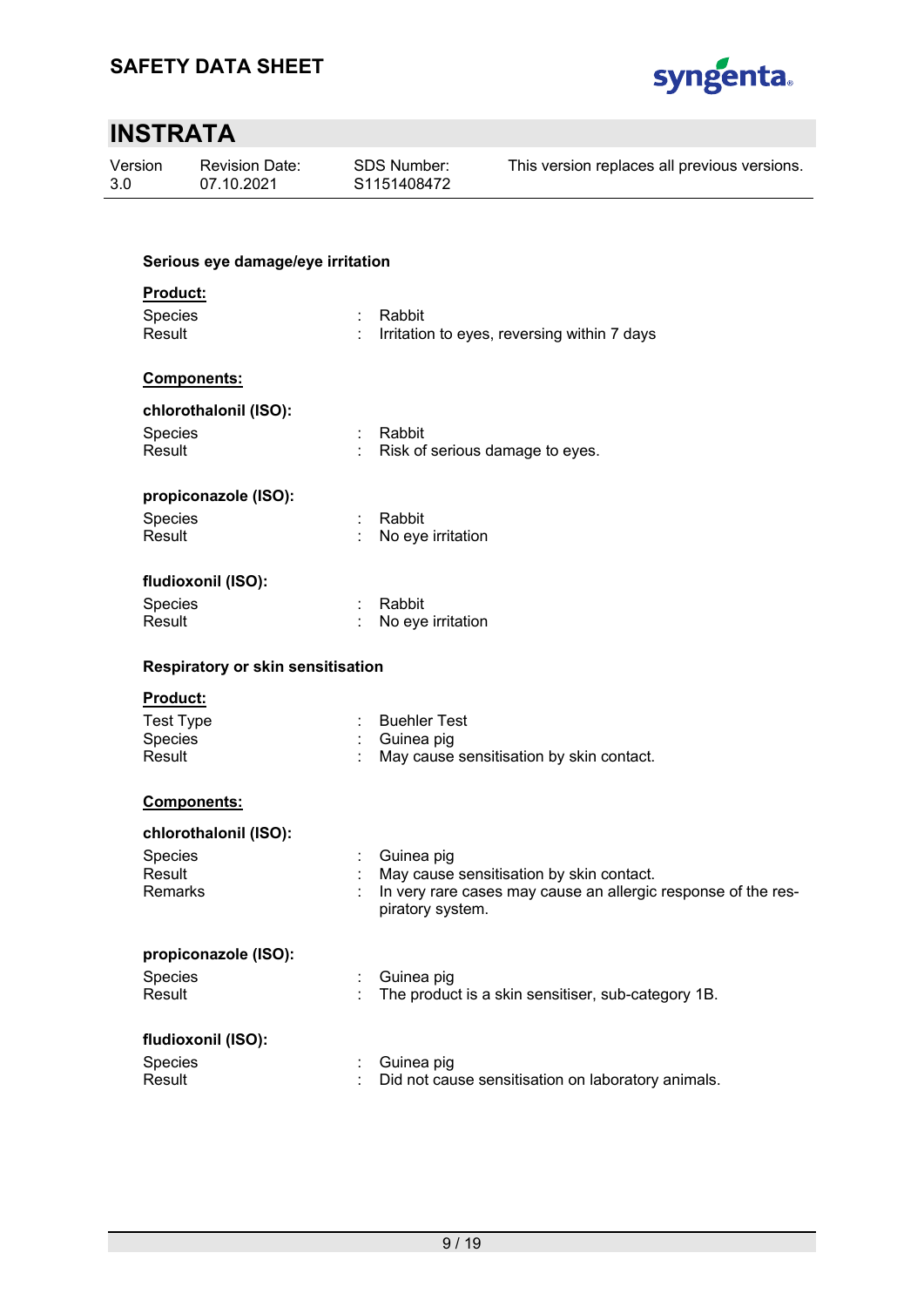

| Version<br>3.0 |            | <b>Revision Date:</b><br>07.10.2021                  |   | <b>SDS Number:</b><br>S1151408472 | This version replaces all previous versions.                                                                                                                                            |
|----------------|------------|------------------------------------------------------|---|-----------------------------------|-----------------------------------------------------------------------------------------------------------------------------------------------------------------------------------------|
|                |            |                                                      |   |                                   |                                                                                                                                                                                         |
|                |            | <b>Chronic toxicity</b>                              |   |                                   |                                                                                                                                                                                         |
|                |            | <b>Germ cell mutagenicity</b>                        |   |                                   |                                                                                                                                                                                         |
|                |            | Components:                                          |   |                                   |                                                                                                                                                                                         |
|                | Assessment | chlorothalonil (ISO):<br>Germ cell mutagenicity -    |   |                                   | : Animal testing did not show any mutagenic effects.                                                                                                                                    |
|                | Assessment | propiconazole (ISO):<br>Germ cell mutagenicity -     |   |                                   | : Animal testing did not show any mutagenic effects.                                                                                                                                    |
|                | Assessment | fludioxonil (ISO):<br>Germ cell mutagenicity -       |   |                                   | : Animal testing did not show any mutagenic effects.                                                                                                                                    |
|                |            | Carcinogenicity                                      |   |                                   |                                                                                                                                                                                         |
|                |            | Components:                                          |   |                                   |                                                                                                                                                                                         |
|                | ment       | chlorothalonil (ISO):<br>Carcinogenicity - Assess-   |   | ty.                               | Chlorothalonil causes kidney tumours in rats and mice via a<br>non-gentoxic mode of action secondary to target organ toxici-<br>, Limited evidence of carcinogenicity in animal studies |
|                | ment       | propiconazole (ISO):<br>Carcinogenicity - Assess-    |   | cinogen                           | Weight of evidence does not support classification as a car-                                                                                                                            |
|                | ment       | fludioxonil (ISO):                                   |   |                                   | Carcinogenicity - Assess- : No evidence of carcinogenicity in animal studies.                                                                                                           |
|                |            | <b>Reproductive toxicity</b>                         |   |                                   |                                                                                                                                                                                         |
|                |            | Components:                                          |   |                                   |                                                                                                                                                                                         |
|                | sessment   | chlorothalonil (ISO):<br>Reproductive toxicity - As- |   | : No toxicity to reproduction     |                                                                                                                                                                                         |
|                | sessment   | propiconazole (ISO):<br>Reproductive toxicity - As-  |   | animal experiments.               | Some evidence of adverse effects on development, based on                                                                                                                               |
|                | sessment   | fludioxonil (ISO):<br>Reproductive toxicity - As-    | ÷ | No toxicity to reproduction       |                                                                                                                                                                                         |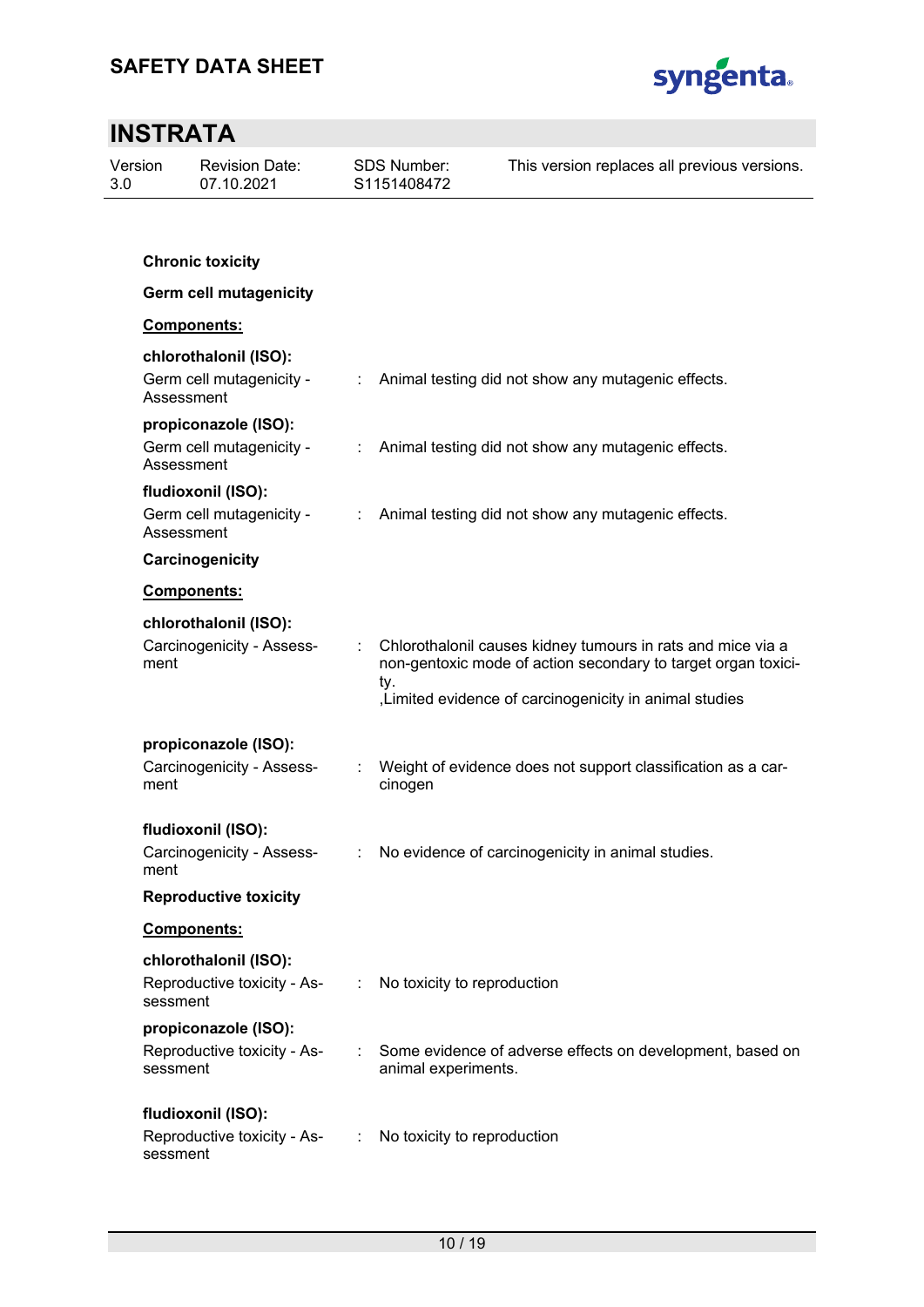

| Version<br><b>Revision Date:</b><br>07.10.2021<br>3.0 |                                           | <b>SDS Number:</b><br>S1151408472 | This version replaces all previous versions.                                                                                    |
|-------------------------------------------------------|-------------------------------------------|-----------------------------------|---------------------------------------------------------------------------------------------------------------------------------|
|                                                       |                                           |                                   |                                                                                                                                 |
|                                                       | <b>STOT - single exposure</b>             |                                   |                                                                                                                                 |
| Product:                                              |                                           |                                   |                                                                                                                                 |
|                                                       | Assessment                                | ÷                                 | The substance or mixture is not classified as specific target<br>organ toxicant, single exposure.                               |
|                                                       | <b>Components:</b>                        |                                   |                                                                                                                                 |
|                                                       | chlorothalonil (ISO):                     |                                   |                                                                                                                                 |
|                                                       | Assessment                                | irritation.                       | The substance or mixture is classified as specific target organ<br>toxicant, single exposure, category 3 with respiratory tract |
|                                                       | propiconazole (ISO):                      |                                   |                                                                                                                                 |
|                                                       | Assessment                                |                                   | The substance or mixture is not classified as specific target<br>organ toxicant, single exposure.                               |
|                                                       | <b>STOT - repeated exposure</b>           |                                   |                                                                                                                                 |
|                                                       | Components:                               |                                   |                                                                                                                                 |
|                                                       | propiconazole (ISO):                      |                                   |                                                                                                                                 |
|                                                       | Assessment                                |                                   | The substance or mixture is not classified as specific target<br>organ toxicant, repeated exposure.                             |
|                                                       | <b>Repeated dose toxicity</b>             |                                   |                                                                                                                                 |
|                                                       | Components:                               |                                   |                                                                                                                                 |
|                                                       | chlorothalonil (ISO):                     |                                   |                                                                                                                                 |
| Remarks                                               |                                           |                                   | The substance or mixture is not classified as specific target<br>organ toxicant, repeated exposure.                             |
|                                                       | <b>SECTION 12. ECOLOGICAL INFORMATION</b> |                                   |                                                                                                                                 |

**Product:** 

| Toxicity to fish                                       |            | LC50 (Oncorhynchus mykiss (rainbow trout)): 0.155 mg/l<br>Exposure time: 96 h                   |
|--------------------------------------------------------|------------|-------------------------------------------------------------------------------------------------|
| Toxicity to daphnia and other<br>aquatic invertebrates | <b>COL</b> | EC50 (Daphnia magna (Water flea)): 0.45 mg/l<br>Exposure time: 48 h                             |
| Toxicity to algae/aquatic<br>plants                    |            | ErC50 (Raphidocelis subcapitata (freshwater green alga)):<br>$2.05$ mg/l<br>Exposure time: 72 h |
|                                                        |            | NOEC (Raphidocelis subcapitata (freshwater green alga)):<br>$0.05$ mg/l                         |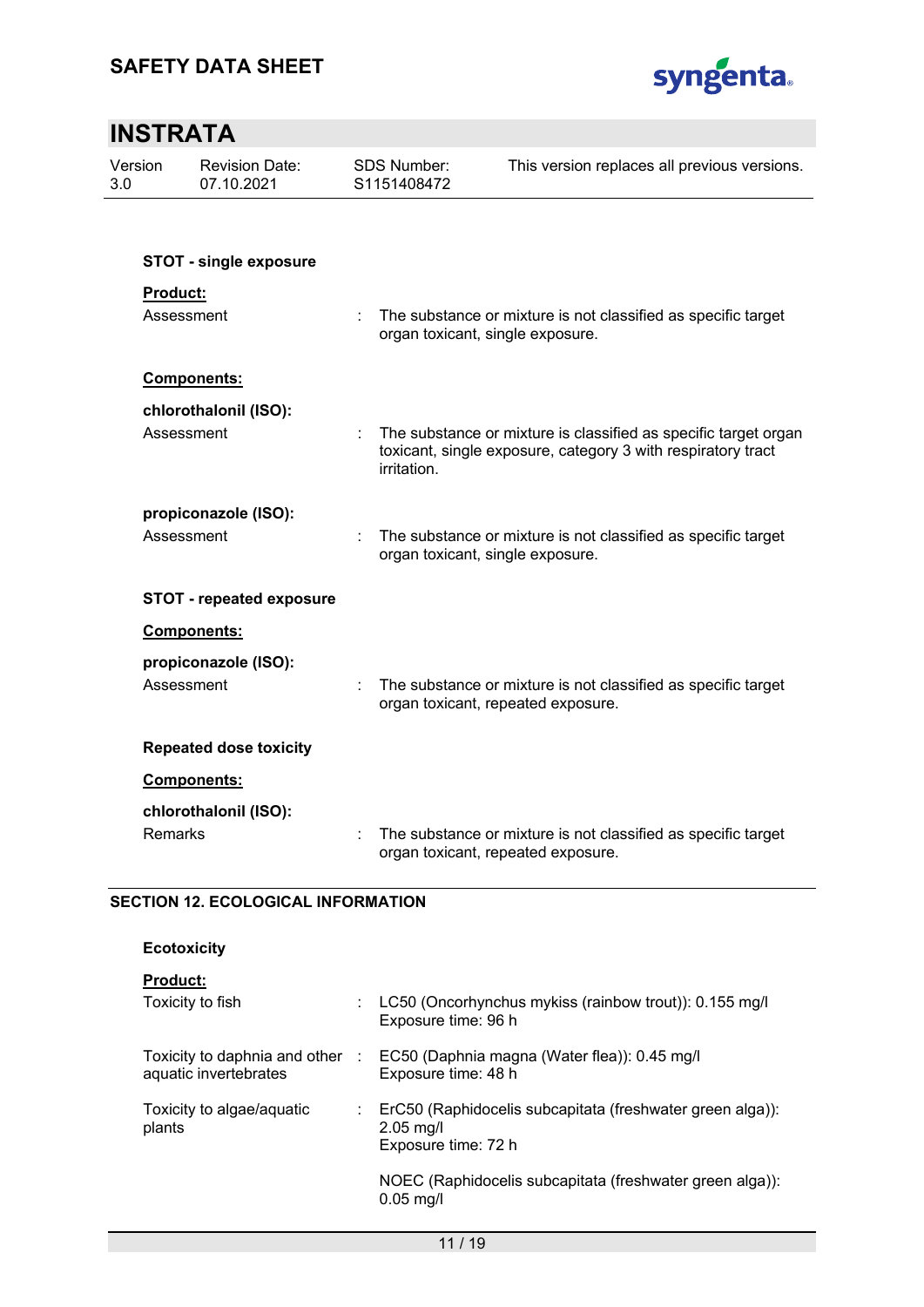

|                  | <b>INSTRATA</b>                                                                         |                           |                                                              |                                                               |
|------------------|-----------------------------------------------------------------------------------------|---------------------------|--------------------------------------------------------------|---------------------------------------------------------------|
| Version<br>3.0   | <b>Revision Date:</b><br>07.10.2021                                                     |                           | <b>SDS Number:</b><br>S1151408472                            | This version replaces all previous versions.                  |
|                  |                                                                                         |                           | End point: Growth rate                                       |                                                               |
|                  |                                                                                         |                           | Exposure time: 72 h                                          |                                                               |
|                  |                                                                                         |                           | $0.29$ mg/l<br>End point: Growth rate<br>Exposure time: 72 h | EC10 (Raphidocelis subcapitata (freshwater green alga)):      |
|                  | <b>Components:</b>                                                                      |                           |                                                              |                                                               |
|                  | chlorothalonil (ISO):                                                                   |                           |                                                              |                                                               |
|                  | Toxicity to fish                                                                        |                           | Exposure time: 96 h                                          | LC50 (Oncorhynchus mykiss (rainbow trout)): 0.039 mg/l        |
|                  | Toxicity to daphnia and other :<br>aquatic invertebrates                                |                           | Exposure time: 48 h                                          | EC50 (Daphnia magna (Water flea)): 0.07 mg/l                  |
| plants           | Toxicity to algae/aquatic                                                               | $\mathbb{Z}^{\mathbb{Z}}$ | Exposure time: 96 h                                          | ErC50 (Navicula pelliculosa (Freshwater diatom)): 0.02 mg/l   |
|                  |                                                                                         |                           | End point: Growth rate<br>Exposure time: 96 h                | NOEC (Navicula pelliculosa (Freshwater diatom)): 0.0035 mg/l  |
|                  |                                                                                         |                           | Exposure time: 96 h                                          | ErC50 (Skeletonema costatum (marine diatom)): 0.017 mg/l      |
|                  |                                                                                         |                           | End point: Growth rate<br>Exposure time: 96 h                | NOEC (Skeletonema costatum (marine diatom)): 0.012 mg/l       |
|                  | M-Factor (Acute aquatic tox-                                                            | it.                       | 10                                                           |                                                               |
| icity)<br>icity) | Toxicity to fish (Chronic tox-                                                          |                           | Exposure time: 297 d                                         | NOEC (Pimephales promelas (fathead minnow)): 0.003 mg/l       |
|                  | Toxicity to daphnia and other :<br>aquatic invertebrates (Chron-                        |                           | Exposure time: 21 d                                          | NOEC (Daphnia magna (Water flea)): 0.035 mg/l                 |
|                  | ic toxicity)                                                                            |                           | Exposure time: 28 d                                          | NOEC (Americamysis): 0.00083 mg/l                             |
| toxicity)        | M-Factor (Chronic aquatic                                                               | ÷.                        | 100                                                          |                                                               |
|                  | propiconazole (ISO):<br>Toxicity to fish                                                |                           | Exposure time: 96 h                                          | LC50 (Oncorhynchus mykiss (rainbow trout)): 4.3 mg/l          |
|                  | Toxicity to daphnia and other : EC50 (Americamysis): 0.51 mg/l<br>aquatic invertebrates |                           | Exposure time: 96 h                                          |                                                               |
|                  | Toxicity to algae/aquatic                                                               |                           |                                                              | ErC50 (Raphidocelis subcapitata (freshwater green alga)): 8.9 |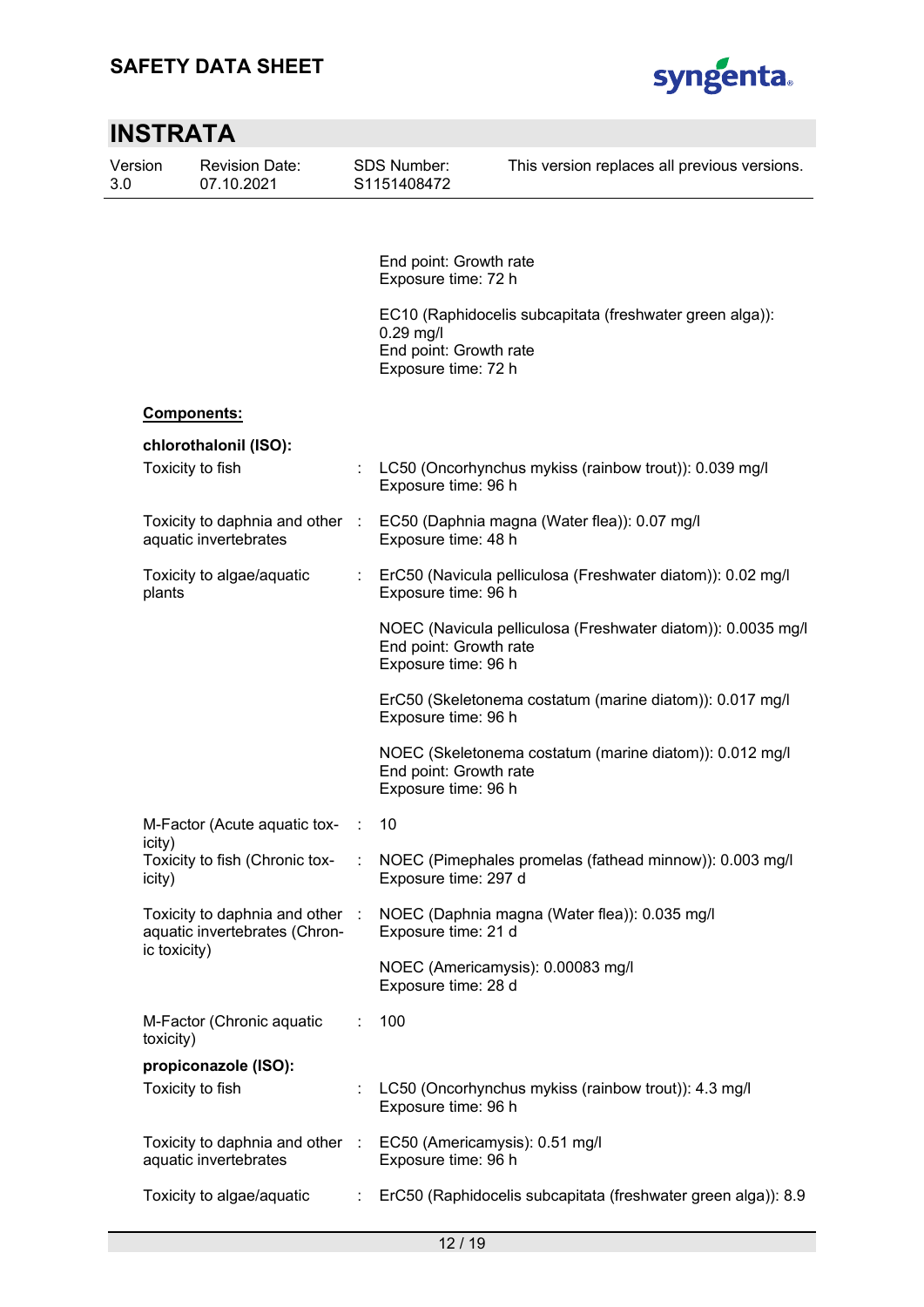

|                | <b>INSTRATA</b> |                                                                  |   |                                                                    |                                                           |  |  |
|----------------|-----------------|------------------------------------------------------------------|---|--------------------------------------------------------------------|-----------------------------------------------------------|--|--|
| Version<br>3.0 |                 | <b>Revision Date:</b><br>07.10.2021                              |   | <b>SDS Number:</b><br>S1151408472                                  | This version replaces all previous versions.              |  |  |
|                | plants          |                                                                  |   | mg/l                                                               |                                                           |  |  |
|                |                 |                                                                  |   | Exposure time: 96 h                                                |                                                           |  |  |
|                |                 |                                                                  |   | $0.13$ mg/l<br>End point: Growth rate<br>Exposure time: 96 h       | NOEC (Raphidocelis subcapitata (freshwater green alga)):  |  |  |
|                | icity)          | Toxicity to fish (Chronic tox-                                   |   | mg/l<br>Exposure time: 95 d                                        | NOEC (Cyprinodon variegatus (sheepshead minnow)): 0.068   |  |  |
|                | ic toxicity)    | Toxicity to daphnia and other :<br>aquatic invertebrates (Chron- |   | NOEC (Americamysis): 0.11 mg/l<br>Exposure time: 28 d              |                                                           |  |  |
|                |                 | Toxicity to microorganisms                                       | ÷ | EC50 (activated sludge): > 100 mg/l<br>Exposure time: 3 h          |                                                           |  |  |
|                |                 | <b>Ecotoxicology Assessment</b><br>Acute aquatic toxicity        |   | Very toxic to aquatic life.                                        |                                                           |  |  |
|                |                 | fludioxonil (ISO):<br>Toxicity to fish                           |   | Exposure time: 96 h                                                | LC50 (Oncorhynchus mykiss (rainbow trout)): 0.23 mg/l     |  |  |
|                |                 |                                                                  |   | Exposure time: 96 h                                                | LC50 (Pimephales promelas (fathead minnow)): 0.7 mg/l     |  |  |
|                |                 | Toxicity to daphnia and other :<br>aquatic invertebrates         |   | EC50 (Daphnia magna (Water flea)): 0.4 mg/l<br>Exposure time: 48 h |                                                           |  |  |
|                |                 |                                                                  |   | EC50 (Americamysis): 0.27 mg/l<br>Exposure time: 96 h              |                                                           |  |  |
|                | plants          | Toxicity to algae/aquatic                                        |   | $0.259$ mg/l<br>Exposure time: 96 h                                | ErC50 (Raphidocelis subcapitata (freshwater green alga)): |  |  |
|                |                 |                                                                  |   | $0.077$ mg/l<br>End point: Growth rate<br>Exposure time: 96 h      | EC10 (Raphidocelis subcapitata (freshwater green alga)):  |  |  |
|                |                 |                                                                  |   | Exposure time: 96 h                                                | ErC50 (Skeletonema costatum (marine diatom)): 0.43 mg/l   |  |  |
|                |                 |                                                                  |   | End point: Growth rate<br>Exposure time: 96 h                      | NOEC (Skeletonema costatum (marine diatom)): 0.14 mg/l    |  |  |
|                | icity)          | Toxicity to fish (Chronic tox-                                   |   | Exposure time: 28 d                                                | NOEC (Oncorhynchus mykiss (rainbow trout)): 0.04 mg/l     |  |  |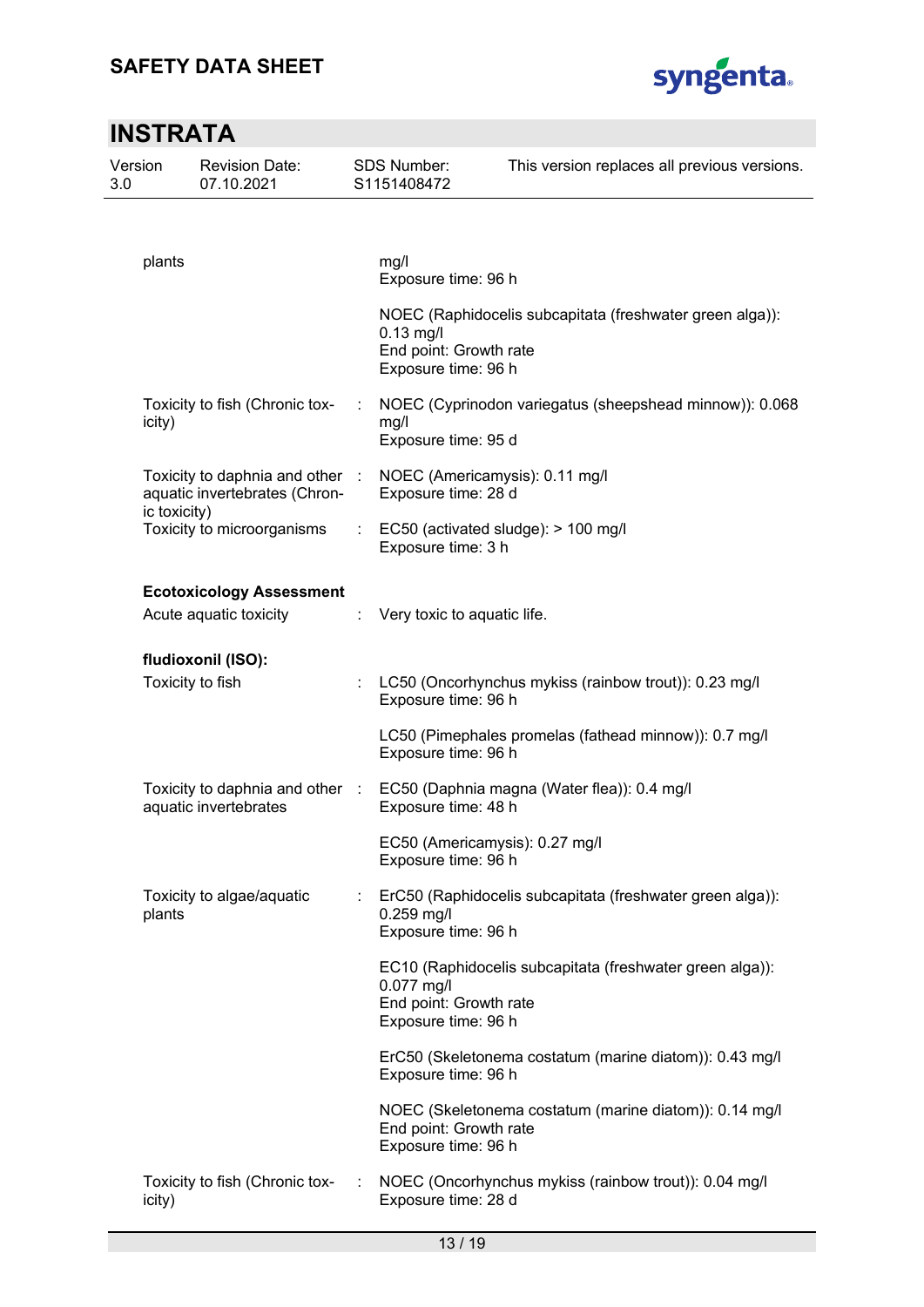

| <b>INSTRATA</b> |                                                                  |                       |                                   |                                                                               |
|-----------------|------------------------------------------------------------------|-----------------------|-----------------------------------|-------------------------------------------------------------------------------|
| Version<br>3.0  | <b>Revision Date:</b><br>07.10.2021                              |                       | <b>SDS Number:</b><br>S1151408472 | This version replaces all previous versions.                                  |
|                 |                                                                  |                       |                                   |                                                                               |
|                 |                                                                  |                       | Exposure time: 116 d              | NOEC (Pimephales promelas (fathead minnow)): 0.018 mg/l                       |
|                 | Toxicity to daphnia and other :<br>aquatic invertebrates (Chron- |                       | Exposure time: 21 d               | NOEC (Daphnia magna (Water flea)): 0.035 mg/l                                 |
| ic toxicity)    |                                                                  |                       | Exposure time: 28 d               | NOEC (Americamysis): 0.018 mg/l                                               |
|                 | Toxicity to microorganisms                                       | $\mathbb{Z}^{\times}$ | Exposure time: 3 h                | EC50 (activated sludge): $> 1,000$ mg/l                                       |
|                 | <b>Persistence and degradability</b>                             |                       |                                   |                                                                               |
|                 | Components:                                                      |                       |                                   |                                                                               |
|                 | chlorothalonil (ISO):                                            |                       |                                   |                                                                               |
|                 | Stability in water                                               |                       |                                   | Degradation half life: $<$ 5 d (20 °C)<br>Remarks: Product is not persistent. |
|                 | propiconazole (ISO):                                             |                       |                                   |                                                                               |
|                 | Biodegradability                                                 |                       |                                   | Result: Not readily biodegradable.                                            |
|                 | fludioxonil (ISO):                                               |                       |                                   |                                                                               |
|                 | Biodegradability                                                 |                       |                                   | Result: Not readily biodegradable.                                            |
|                 | Stability in water                                               | ÷.                    | Remarks: Persistent in water.     | Degradation half life: 450 - 700 d                                            |
|                 | <b>Bioaccumulative potential</b>                                 |                       |                                   |                                                                               |
|                 | <b>Components:</b>                                               |                       |                                   |                                                                               |
|                 | chlorothalonil (ISO):                                            |                       |                                   |                                                                               |
|                 | Bioaccumulation                                                  |                       |                                   | Remarks: Low bioaccumulation potential.                                       |
|                 | Partition coefficient: n-<br>octanol/water                       |                       | log Pow: 2.94 (25 °C)             |                                                                               |
|                 | propiconazole (ISO):                                             |                       |                                   |                                                                               |
|                 | <b>Bioaccumulation</b>                                           |                       |                                   | Remarks: Medium bioaccumulation potential.                                    |
|                 | Partition coefficient: n-<br>octanol/water                       |                       | log Pow: 3.72 (25 °C)             |                                                                               |
|                 | fludioxonil (ISO):                                               |                       |                                   |                                                                               |
|                 | Bioaccumulation                                                  |                       |                                   | Remarks: Does not bioaccumulate.                                              |
|                 | Partition coefficient: n-<br>octanol/water                       |                       | log Pow: 4.12 (25 °C)             |                                                                               |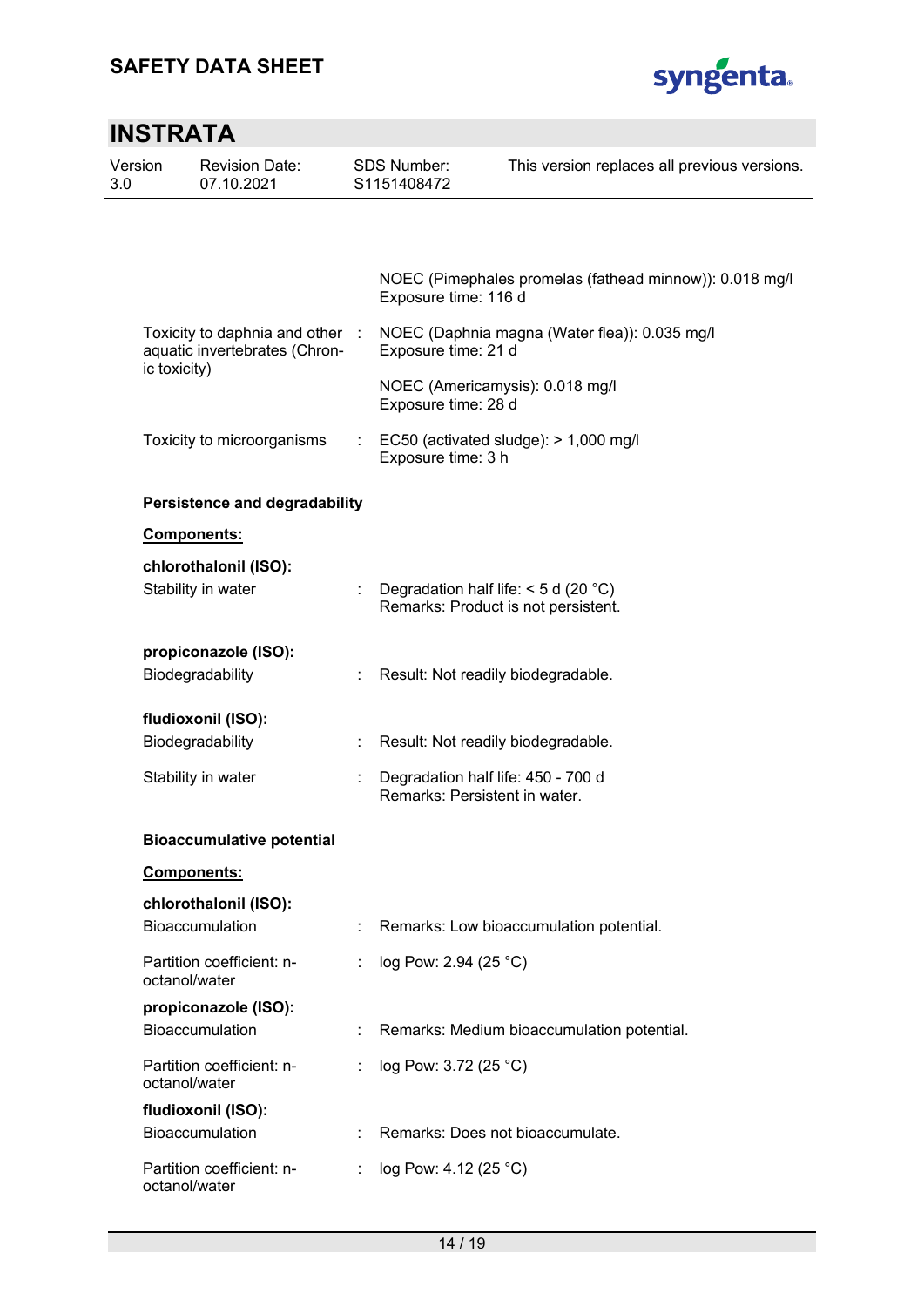

#### **INSTRATA**  Version 3.0 Revision Date: 07.10.2021 SDS Number: S1151408472 This version replaces all previous versions. **Mobility in soil Components: chlorothalonil (ISO):**  Distribution among environmental compartments : Remarks: Chlorothalonil has low to slight mobility in soil. Stability in soil **Stability** in soil **Stability** in soil Percentage dissipation: 50 % (DT50) Remarks: Product is not persistent. **propiconazole (ISO):**  Distribution among environmental compartments : Remarks: Low to medium mobility in soil. Stability in soil **Stability** in soil **Stability** in soil Percentage dissipation: 50 % (DT50) Remarks: Product is not persistent. **fludioxonil (ISO):**  Distribution among environmental compartments : Remarks: immobile Stability in soil **Stability** in soil **business** : Dissipation time: 14 d Percentage dissipation: 50 % (DT50) Remarks: Product is not persistent. **Other adverse effects Product:**  Results of PBT and vPvB assessment : This mixture contains no substance considered to be persistent, bioaccumulating and toxic (PBT). **Components: chlorothalonil (ISO):**  Results of PBT and vPvB assessment This substance is not considered to be very persistent and very bioaccumulating (vPvB). This substance is not considered to be persistent, bioaccumulating and toxic (PBT). **propiconazole (ISO):**  Results of PBT and vPvB assessment : This substance is not considered to be persistent, bioaccumulating and toxic (PBT). This substance is not considered to be very persistent and very bioaccumulating (vPvB). **fludioxonil (ISO):**  Results of PBT and vPvB assessment : This substance is not considered to be persistent, bioaccumulating and toxic (PBT). This substance is not considered to be very persistent and very bioaccumulating (vPvB).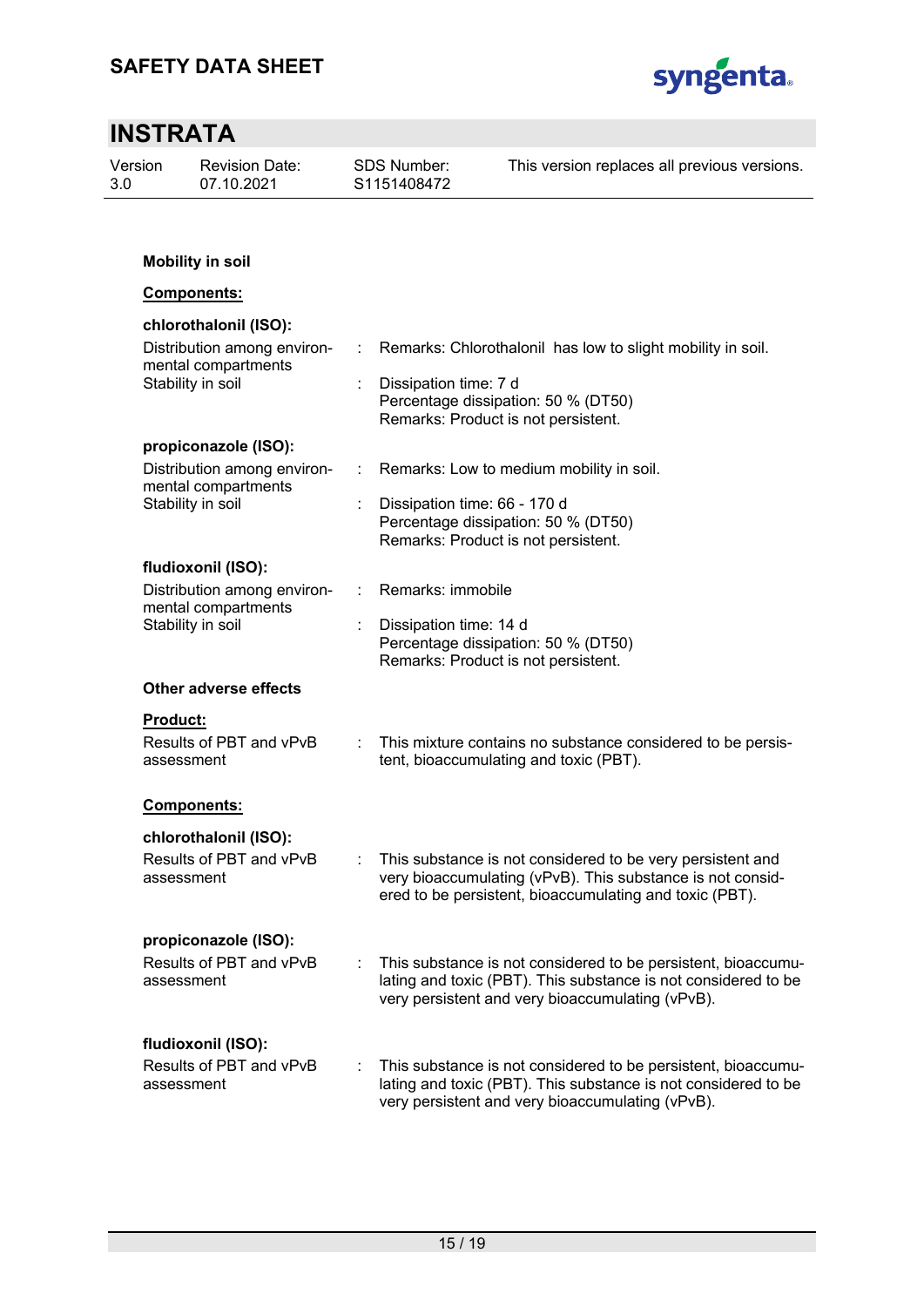

Version 3.0

Revision Date: 07.10.2021

This version replaces all previous versions.

### **SECTION 13. DISPOSAL CONSIDERATIONS**

| <b>Disposal methods</b> |                                                                                                                                                                                                                                                                                                                                                  |
|-------------------------|--------------------------------------------------------------------------------------------------------------------------------------------------------------------------------------------------------------------------------------------------------------------------------------------------------------------------------------------------|
| Waste from residues     | Do not contaminate ponds, waterways or ditches with chemi-<br>cal or used container.<br>Do not dispose of waste into sewer.<br>Where possible recycling is preferred to disposal or incinera-<br>tion.<br>If recycling is not practicable, dispose of in compliance with                                                                         |
|                         | local regulations.                                                                                                                                                                                                                                                                                                                               |
| Contaminated packaging  | Non-returnable containers:<br>÷.<br>Triple rinse containers.                                                                                                                                                                                                                                                                                     |
|                         | Add rinsings to spray tank                                                                                                                                                                                                                                                                                                                       |
|                         | If recycling, replace cap and return clean containers to recy-<br>cler or designated collection point. Containers marked with the<br>drumMUSTER container logo can be taken to a drumMUS-<br>TER collection site (02 6206 6868, www.drummuster.org.au).<br>Empty containers can be landfilled, when in accordance with<br>the local regulations. |
|                         | If no landfill is available, bury the containers below 500 mm in<br>a disposal pit specifically marked and set up for this purpose                                                                                                                                                                                                               |
|                         | clear of waterways, desirable vegetation and tree roots. Empty<br>containers and product should not be burnt.                                                                                                                                                                                                                                    |
|                         | Returnable containers:                                                                                                                                                                                                                                                                                                                           |
|                         | Empty contents fully into application equipment. Close all<br>valves and return to point of supply for refill or storage.                                                                                                                                                                                                                        |

### **SECTION 14. TRANSPORT INFORMATION**

#### **International Regulations**

| ÷.     | <b>UN 3082</b>                                                                               |
|--------|----------------------------------------------------------------------------------------------|
|        | : ENVIRONMENTALLY HAZARDOUS SUBSTANCE, LIQUID,<br>N.O.S.<br>(CHLOROTHALONIL AND FLUDIOXONIL) |
| $\sim$ | 9                                                                                            |
| ÷.     | - III                                                                                        |
|        | 9                                                                                            |
|        |                                                                                              |
|        | <b>UN 3082</b>                                                                               |
|        | Environmentally hazardous substance, liquid, n.o.s.<br>(CHLOROTHALONIL AND FLUDIOXONIL)      |
| ÷      | 9                                                                                            |
|        | : III                                                                                        |
|        | Miscellaneous                                                                                |
|        | 964                                                                                          |
|        | 964                                                                                          |
|        | yes                                                                                          |
|        |                                                                                              |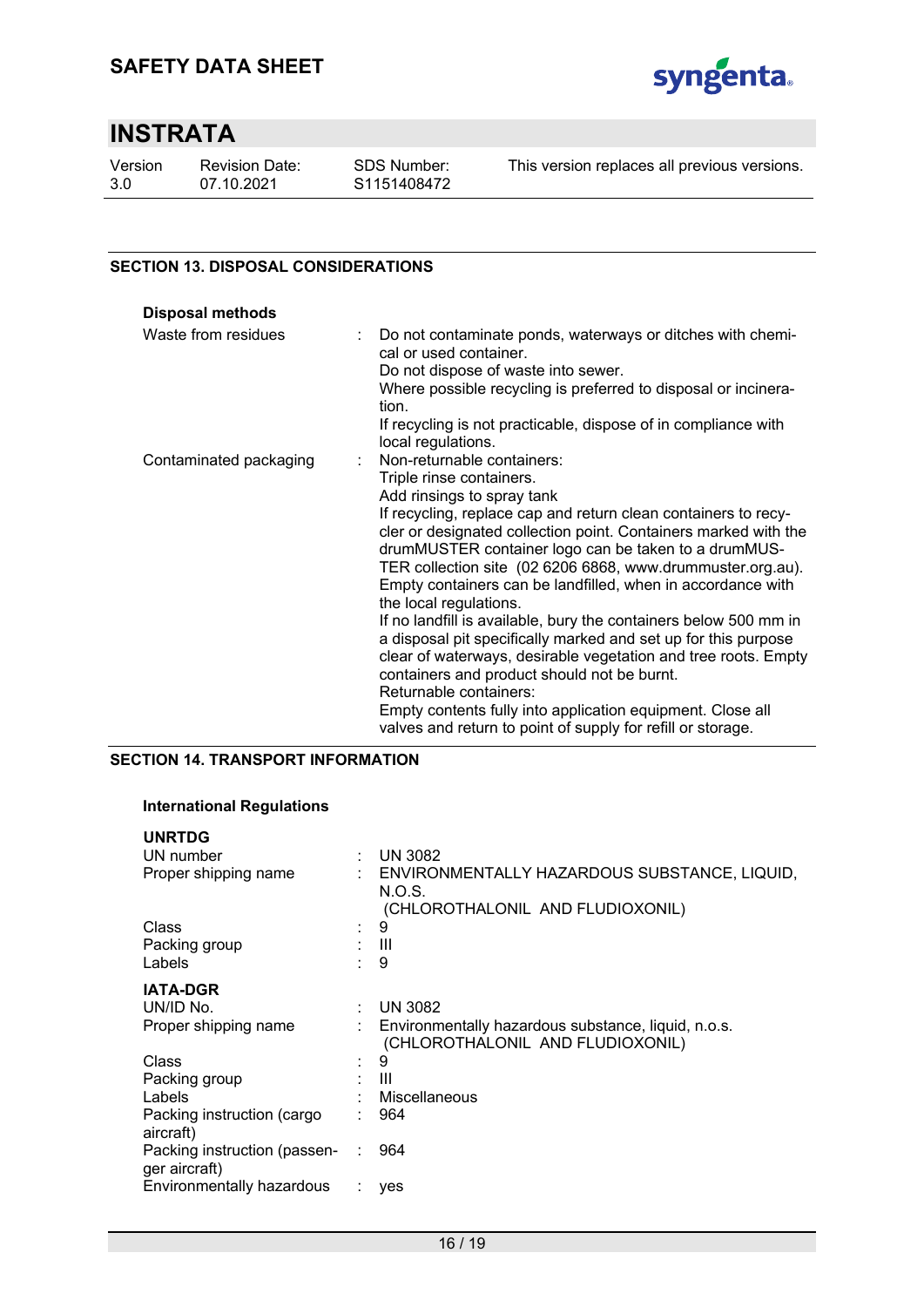

| Version | <b>Revision Date:</b> | SDS Number: | This version replaces all previous versions. |
|---------|-----------------------|-------------|----------------------------------------------|
| 3.0     | 07.10.2021            | S1151408472 |                                              |

### **IMDG-Code**

| UN number            |    | <b>UN 3082</b>                                         |
|----------------------|----|--------------------------------------------------------|
| Proper shipping name |    | ENVIRONMENTALLY HAZARDOUS SUBSTANCE, LIQUID,<br>N.O.S. |
|                      |    | (CHLOROTHALONIL AND FLUDIOXONIL)                       |
| Class                | ÷. | 9                                                      |
| Packing group        |    | Ш                                                      |
| Labels               |    | 9                                                      |
| EmS Code             |    | $F-A, S-F$                                             |
| Marine pollutant     |    | yes                                                    |

### **Transport in bulk according to Annex II of MARPOL 73/78 and the IBC Code**

Not applicable for product as supplied.

#### **National Regulations**

| <b>ADG</b>           |                                                               |
|----------------------|---------------------------------------------------------------|
| UN number            | <b>UN 3082</b>                                                |
| Proper shipping name | ENVIRONMENTALLY HAZARDOUS SUBSTANCE, LIQUID,                  |
|                      | N.O.S.                                                        |
|                      | (CHLOROTHALONIL AND FLUDIOXONIL)                              |
| Class                | 9                                                             |
| Packing group        | Ш                                                             |
| Labels               | -9                                                            |
| Hazchem Code         | $\cdot$ 3Z                                                    |
| <b>Remarks</b>       | Environmentally Hazardous Substances meeting the descrip-     |
|                      | tions of UN 3077 or UN 3082 are not subject to the Australian |
|                      | Code for the Transport of Dangerous Goods (ADG). This ap-     |
|                      | plies when transported by road or rail in packagings that do  |
|                      | not incorporate a receptacle exceeding 500 kg(L) or IBCs per  |
|                      | ADG Special Provision AU01.                                   |

#### **Special precautions for user**

The transport classification(s) provided herein are for informational purposes only, and solely based upon the properties of the unpackaged material as it is described within this Safety Data Sheet. Transportation classifications may vary by mode of transportation, package sizes, and variations in regional or country regulations.

#### **SECTION 15. REGULATORY INFORMATION**

#### **Safety, health and environmental regulations/legislation specific for the substance or mixture**  Standard for the Uniform Scheduling of Medicines and Poisons : Schedule 6 Prohibition/Licensing Requirements : There is no applicable prohibition, authorisation and restricted use requirements, including for carcinogens referred to in Schedule 10 of the model WHS Act and Regulations. Product Registration Number : APVMA Approval No. 64480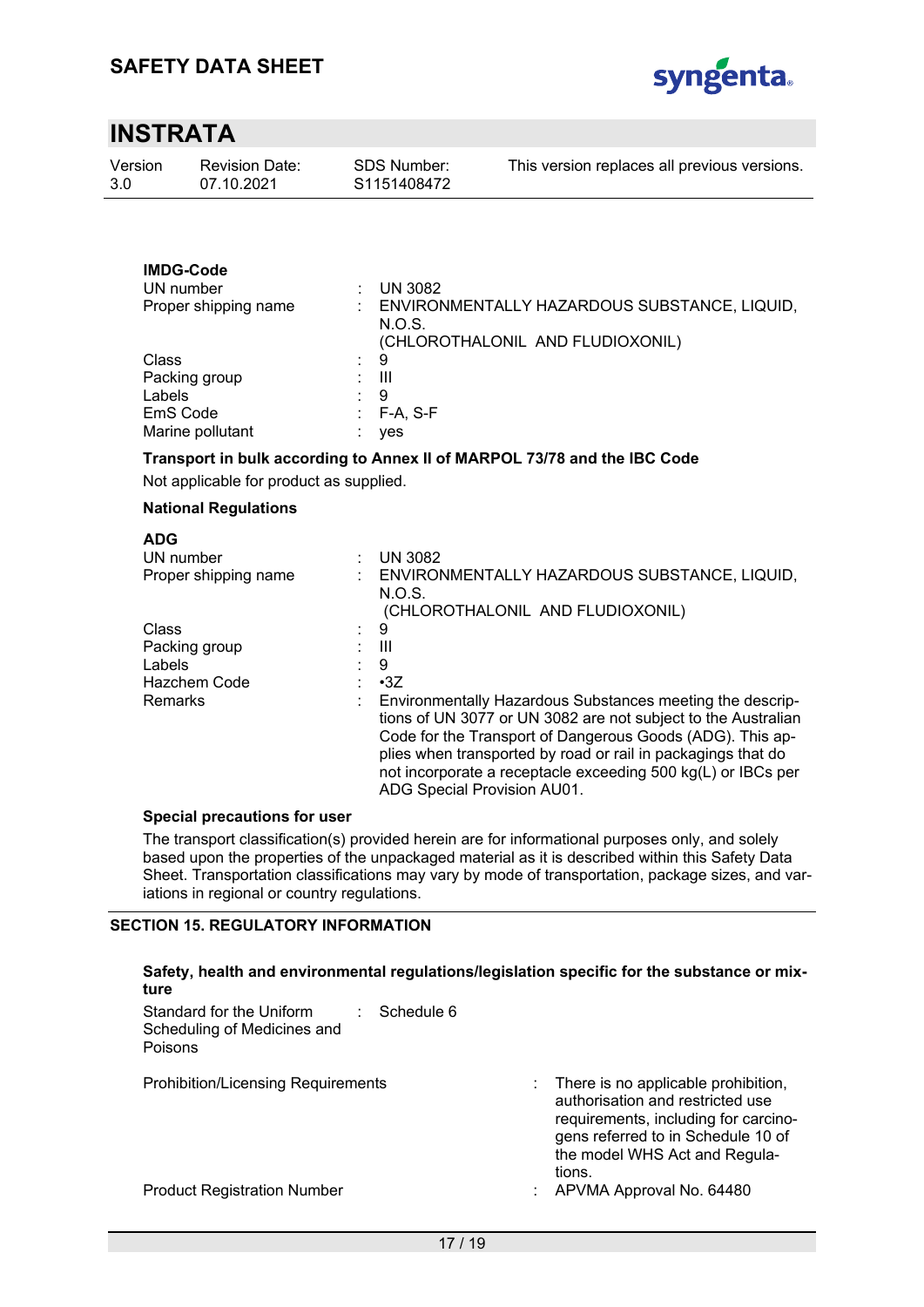

Version 3.0

Revision Date: 07.10.2021

SDS Number: S1151408472 This version replaces all previous versions.

### **SECTION 16. OTHER INFORMATION**

Revision Date : 07.10.2021 Items where changes have been made to the previous version are highlighted in the body of this document by two vertical lines.

| Date format                             | $:$ dd.mm.yyyy                                                            |
|-----------------------------------------|---------------------------------------------------------------------------|
| <b>Full text of other abbreviations</b> |                                                                           |
| <b>ACGIH</b>                            | : USA. ACGIH Threshold Limit Values (TLV)                                 |
| AU OEL                                  | : Australia. Workplace Exposure Standards for Airborne Con-<br>taminants. |

| ACGIH / TWA  | : 8-hour, time-weighted average             |
|--------------|---------------------------------------------|
| AU OEL / TWA | : Exposure standard - time weighted average |

AIIC - Australian Inventory of Industrial Chemicals; ANTT - National Agency for Transport by Land of Brazil; ASTM - American Society for the Testing of Materials; bw - Body weight; CMR - Carcinogen, Mutagen or Reproductive Toxicant; DIN - Standard of the German Institute for Standardisation; DSL - Domestic Substances List (Canada); ECx - Concentration associated with x% response; ELx - Loading rate associated with x% response; EmS - Emergency Schedule; ENCS - Existing and New Chemical Substances (Japan); ErCx - Concentration associated with x% growth rate response; ERG - Emergency Response Guide; GHS - Globally Harmonized System; GLP - Good Laboratory Practice; IARC - International Agency for Research on Cancer; IATA - International Air Transport Association; IBC - International Code for the Construction and Equipment of Ships carrying Dangerous Chemicals in Bulk; IC50 - Half maximal inhibitory concentration; ICAO - International Civil Aviation Organization; IECSC - Inventory of Existing Chemical Substances in China; IMDG - International Maritime Dangerous Goods; IMO - International Maritime Organization; ISHL - Industrial Safety and Health Law (Japan); ISO - International Organisation for Standardization; KECI - Korea Existing Chemicals Inventory; LC50 - Lethal Concentration to 50 % of a test population; LD50 - Lethal Dose to 50% of a test population (Median Lethal Dose); MARPOL - International Convention for the Prevention of Pollution from Ships; n.o.s. - Not Otherwise Specified; Nch - Chilean Norm; NO(A)EC - No Observed (Adverse) Effect Concentration; NO(A)EL - No Observed (Adverse) Effect Level; NOELR - No Observable Effect Loading Rate; NOM - Official Mexican Norm; NTP - National Toxicology Program; NZIoC - New Zealand Inventory of Chemicals; OECD - Organization for Economic Co-operation and Development; OPPTS - Office of Chemical Safety and Pollution Prevention; PBT - Persistent, Bioaccumulative and Toxic substance; PICCS - Philippines Inventory of Chemicals and Chemical Substances; (Q)SAR - (Quantitative) Structure Activity Relationship; REACH - Regulation (EC) No 1907/2006 of the European Parliament and of the Council concerning the Registration, Evaluation, Authorisation and Restriction of Chemicals; SADT - Self-Accelerating Decomposition Temperature; SDS - Safety Data Sheet; TCSI - Taiwan Chemical Substance Inventory; TDG - Transportation of Dangerous Goods; TECI - Thailand Existing Chemicals Inventory; TSCA - Toxic Substances Control Act (United States); UN - United Nations; UNRTDG - United Nations Recommendations on the Transport of Dangerous Goods; vPvB - Very Persistent and Very Bioaccumulative; WHMIS - Workplace Hazardous Materials Information System

The information provided in this Safety Data Sheet is correct to the best of our knowledge, information and belief at the date of its publication. The information given is designed only as a guidance for safe handling, use, processing, storage, transportation, disposal and release and is not to be considered a warranty or quality specification. The information relates only to the specific